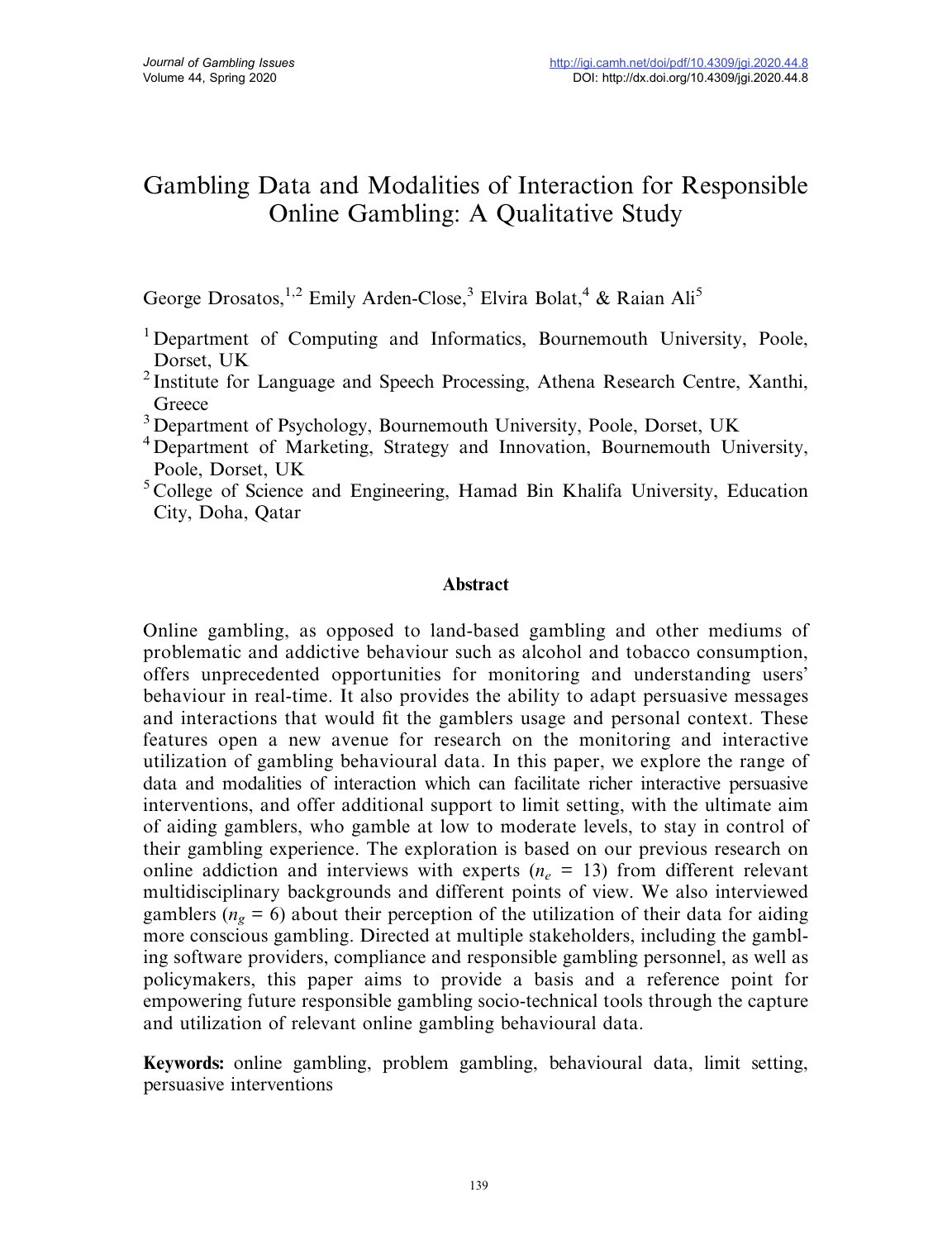#### Résumé

Le jeu en ligne, contrairement aux formes de jeu hors ligne et à d'autres types de comportements problématiques et de dépendance comme la consommation d'alcool et de tabac, offre des possibilités sans précédent de surveillance et de compréhension du comportement des utilisateurs en temps réel, ainsi que la capacité d'adapter des messages persuasifs et des interactions adaptées à l'utilisation des joueurs et au contexte personnel. Cela ouvre une nouvelle voie pour la recherche sur la surveillance et l'utilisation interactive des données comportementales relatives au jeu. Dans cet article, nous explorons à cette fin la gamme de données et les modalités d'interaction qui peuvent faciliter des interventions persuasives interactives plus riches et permettre un soutien accrû pour l'établissement de limites, dans le but ultime d'aider les joueurs de niveaux faibles à modérés à demeurer en contrôle de leur expérience de jeu. L'exploration est basée sur nos recherches antérieures sur la dépendance en ligne et sur des entretiens avec des experts ( $n_e$  = 13) issus de différents contextes multidisciplinaires pertinents et ayant différents points de vue. Nous avons également interrogé des joueurs ( $n_g = 6$ ) à propos de leur perception de l'utilisation de leurs données pour contribuer à un jeu plus conscient. Ce document vise à fournir une base et un point de référence pour l'autonomisation de futurs outils sociotechniques du jeu responsable grâce à la saisie et l'utilisation de données pertinentes sur les comportements de jeu en ligne, et il est destiné à de multiples parties prenantes, notamment des fournisseurs de logiciels de jeu, du personnel de conformité et de jeu responsable ainsi que des décideurs.

#### Introduction

Online gambling is on a continuous upward growth trajectory (Gambling Commission, 2016), and the DSM-5 now recognizes gambling disorder as an addictive disorder (American Psychiatric Association, 2013). Online gambling is easy to gain access to, and is enhanced by creative technology that makes the medium increasingly appealing and fascinating to users. The ubiquitous accessibility, through desktop and mobile devices, makes the scale and complexity of the problem even higher compared to traditional gambling machines, such as fixed-odds betting terminals (FOBTs). This situation is exacerbated by the social computing features that can add further problematic capabilities. Examples include accompanying forums that allow gamblers to communicate to share tips and betting stories. Such techniques, along with peer pressure, may extend exposure, stimulate relapse, and prevent efforts to maintain gambling at an acceptable level. This integration of social computing into gambling reflects the increasing socialization of gambling. Television advertising promoting the gambling industry, for example, often highlights the social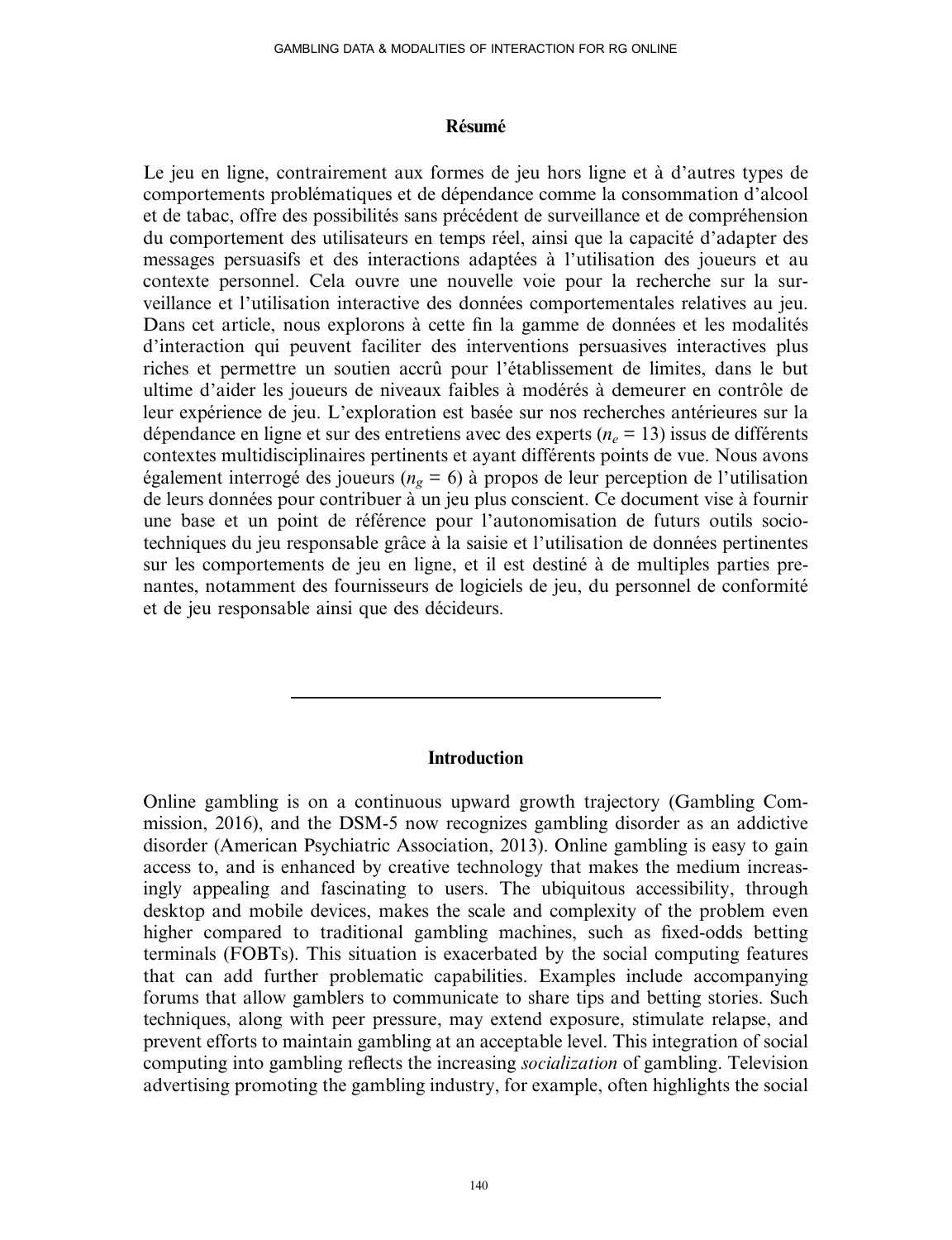aspects of activities rather than the potential monetary gain. (An instance might be playing online bingo with friends.) Furthermore, the usage of persuasive techniques in online gambling (e.g., badges and leader boards) may in turn create an even more engaging medium, and therefore increase the risk of gambling being used as a method for avoiding real-life difficulties. It is therefore important to ensure that gambling remains controlled and responsible from the start. Given the limited usage and experience with data-driven technology-assisted tools for responsible gambling, perspectives of both experts and gamblers are needed to determine first the acceptability of such technology. Such a contribution would help the managed induction and introduction of the solutions relying on it. For example, certain gamblers can see it as an enabler for more self-awareness and responsible gambling, while others see it as an enabler for optimizing gambling.

The features that make online and mobile gambling more simultaneously impressive and attractive also provide significant potential to combat the problem of gambling (Zhao, Marchica, Derevensky, & Ivoska, 2018). The accessibility and persuasive techniques utilized in online gambling could equally be used as behavioural change mechanisms to prevent potential problematic behaviour. For example, gambling behavioural data can be used to reveal players' patterns of both loss of control and loss chasing as experienced by themselves or other players, or by peers in the case of using peer support groups and group therapy. Our research indicates that in online gambling money tends to be perceived as less real. Hence, gamblers can be shown visualizations of the actual value of the money used for gambling. An example would be a progress bar displaying how the spent money compares to 10% of the monthly income and how much of certain goods and services this money could buy. Consequently, the online medium provides a unique opportunity to empower classic behaviour change as it offers real-time responses, interactivity, traceability of usage data, intelligence, personalization and the ability to be context-aware. Building on the established research on influence (Davidson et al., 1999), help seeking and behaviour change (Moos & Moos, 2004), and online addiction labels (Ali, Jiang, Phalp, Muir, & McAlaney, 2015), we advocate persuasive approaches for assisting responsible online gambling behaviour instead of relying solely on compulsive ones (e.g., self-limitation and self-exclusion; Chagas & Gomes, 2017).

Self-regulation theory (Baumeister, Schmeichel, & Vohs, 2007) introduces the concept of self-regulation systems, which are information systems for conscious personal management that involve the process of guiding one's own thoughts, behaviours, and emotions to achieve a self-designated goal. These systems can be advocated to prevent problematic online behaviour given the nature of the medium which allows various workarounds when classic and coercive approaches are enacted, e.g., using a different device or account. Self-regulation systems are focused on those users who have an active role in changing their own behaviour, as supported by such psychological theories as goal-setting (Fenner, Straker, Davis, & Hagger, 2013), self-monitoring (Miller & Thayer, 1988), and implementation intentions (Hagger  $\&$ Luszczynska, 2014). A basic assumption and premise would be that people understand the benefits of maintaining control of their behaviour. Furthermore, such self-regulation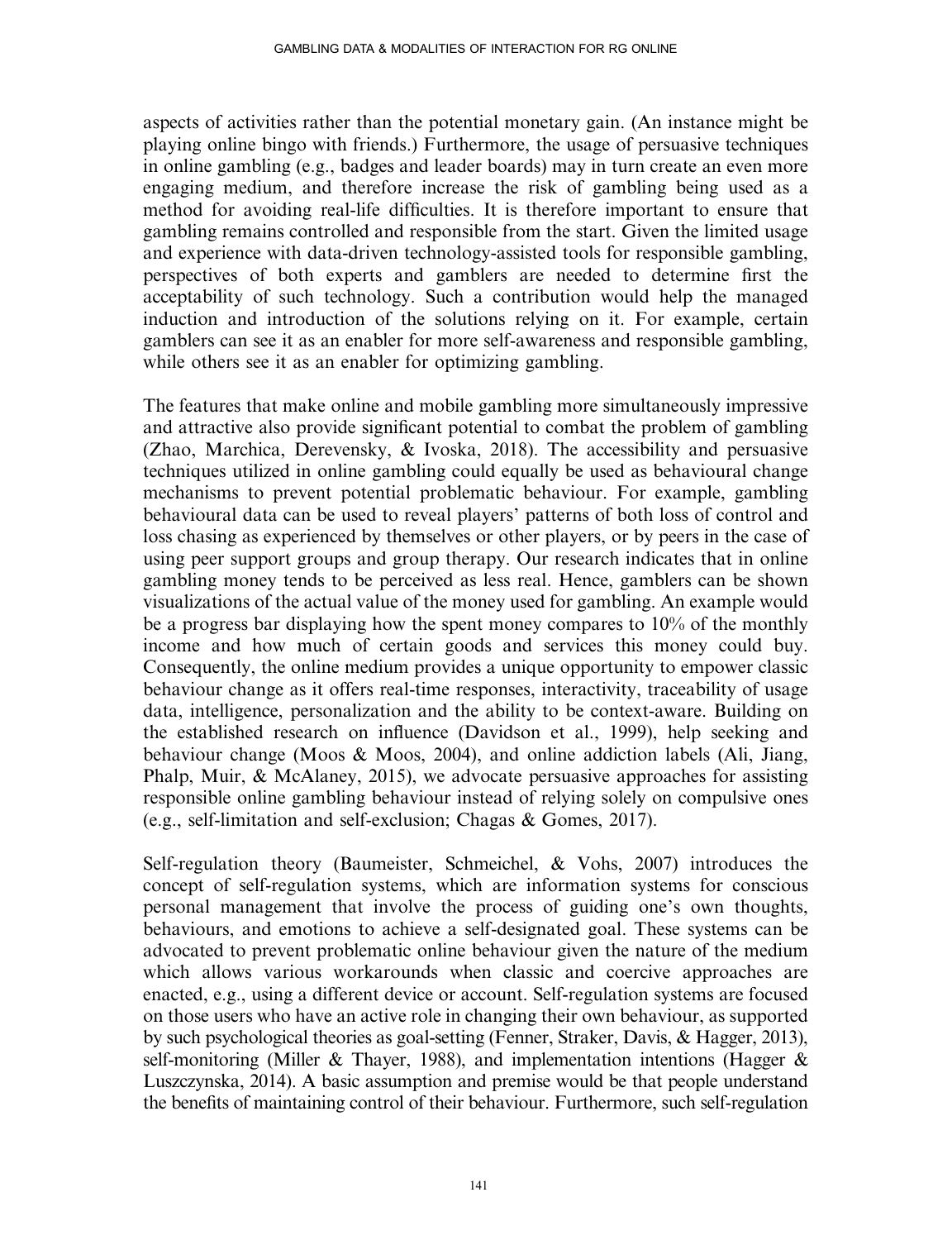systems for regulating online behaviour can derive benefit from the online medium itself, to monitor the behaviour (e.g., user's interaction with an online platform) and introduce addiction mitigation technologies, e.g., interactive warning labels and persuasive techniques such as timers and avatars (Ali et al., 2015). For example, Webb and colleagues (Webb, Sniehotta, & Michie, 2010) state that goal-setting theory provides clear implications for promoting change in addictive behaviours. Goal setting, along with feedback and advice, is a core component of interventions to reduce problem drinking and facilitate smoking cessation (e.g., Scott-Sheldon, Carey, Elliott, Garey, & Carey, 2014; Whitlock et al., 2004). Also, recent studies suggest that limitsetting approaches using pop-up message reduces in the majority of cases (apart from those cases with a financially focused self-concept) gambling expenditures (Tabri, Hollingshead, & Wohl, 2019). Therefore, in our study, we will explore what types of limits could be utilized in a self-regulation system to control the online gambling experience.

The data can be used within an individual or personalised setting (e.g., individual limit setting and plans); within a social setting (e.g., group therapy and online peer support groups), and in a blended modality. Self-regulation systems can be facilitated by persuasive technology techniques exploiting principles of social influence such as authority, social proof, likeability, and commitment (Cialdini, 2006). In addition to helping to regulate individual performance, people feel a sense of belonging when they receive assistance from others, either directly through dialogue support (Oinas-Kukkonen & Harjumaa, 2009) or indirectly through showing others success stories, e.g., data-driven graphs displaying a decline in problematic patterns of other gamblers over time which can act as a social proof and give hope to the afflicted persons.

Furthermore, interventions could be designed based on the Theory of Planned Behaviour (Ajzen, 1991), which holds that attitude, subjective norm (perception of how others feel about the behaviour), and perceived control over a behaviour all influence the intention to perform that behaviour. This process eventually affects whether the individual does in fact execute that behaviour. Feedback on regularity of gambling and amount of bets in relation to others could help individuals regulate their behaviour, in line with the theory of social norms and social comparisons (Festinger, 1954). Comparably, enhanced awareness of how behaviour differs across contexts (e.g., increasing people's awareness of how their gambling differs based on time and place) could increase perceptual control of gambling. These types of context-aware and social influence interventions are one of the main research questions that will be explored in the present study.

As a primary step towards the generation of self-regulation platforms which collect and use online gambling behavioural data, it is necessary to carry out an in-depth exploration of the range of data and modalities of interaction that can facilitate richer interactive persuasive interventions and variations of limit setting, with the ultimate goal of making gambling a more conscious and informed experience for those who are able to maintain control over their gambling. In line with the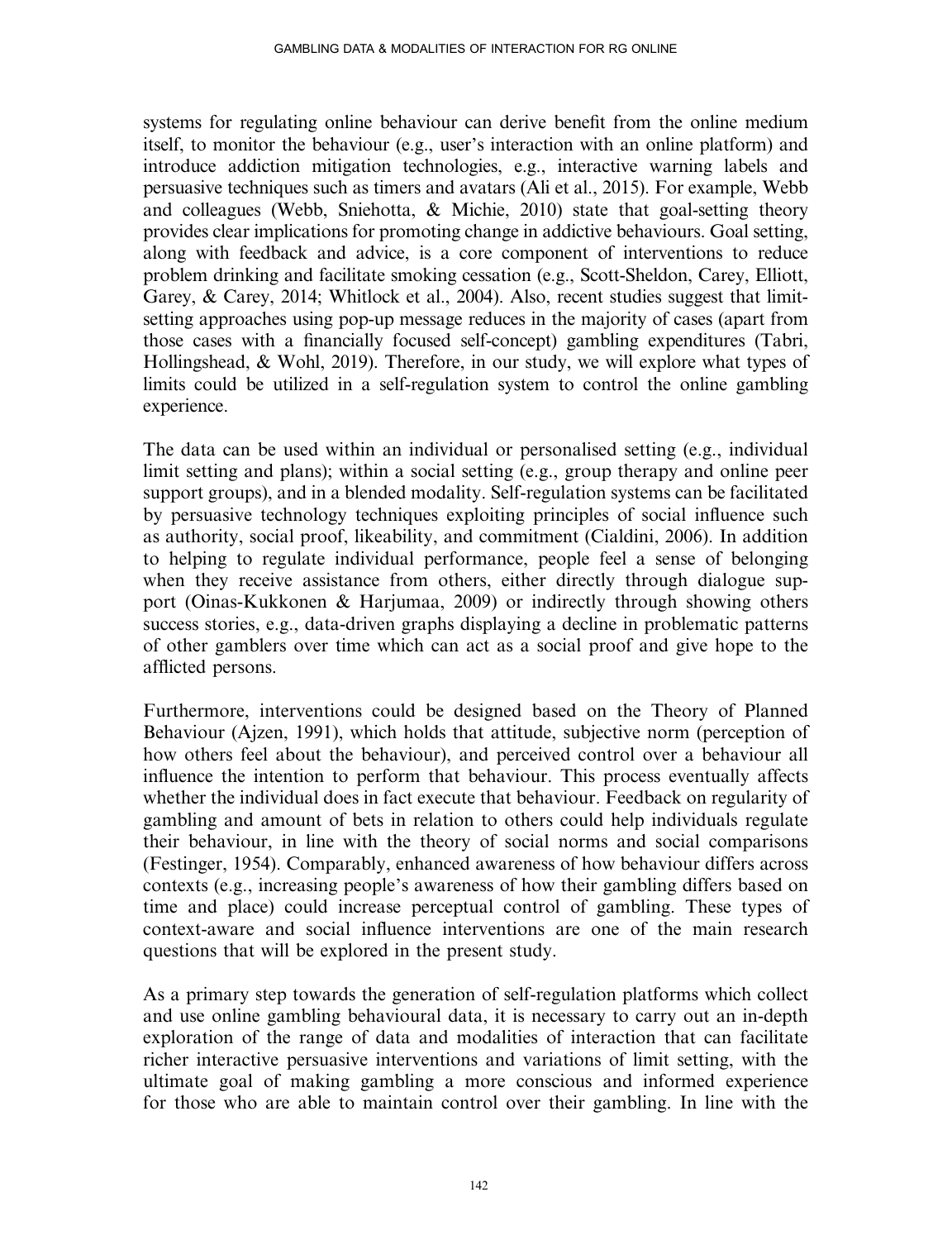principles of usability testing, an assessment of the target group's views regarding the content and format of an intervention, which is best achieved by conducting qualitative research, is needed during intervention development (Yardley, Morrison, Andreou, Joseph, & Little, 2010). We will also need to explore gamblers' perceptions of such automated and semi-automated data collection and utilization. This paper builds on our previous work on online gambling and addresses the above point by exploring views from experts in responsible gambling and gamblers through interviews and qualitative analysis. We aim to provide a basis and reference points for future platforms to empower responsible gambling through the capture and utilization of gambling behavioural data.

#### Gambling Data Flow for Enabling Responsible Gambling

In addition to marketing, personalization and trend analysis, gambling data can be used for responsible and informed gambling. This type of data includes visited pages, navigation paths, played games, tournaments of interest, live betting event status, login status, login frequency, location, computing device used, limits set so far, and tendency to comply with them. Furthermore, these data can be obtained for both past and real-time events. More complex data can additionally be obtained using the gambler's personal devices. For example, data indicating emotional status can be obtained through affective computing and multimodal interaction techniques (Kostoulas, Chanel, Muszynski, Lombardo, & Pun, 2017).

Enjoying access to these data in a way that is practical and timely for processing would necessitate real-time streaming and formatting of such data, so it could be used as input to algorithms meant for responsible, informed and conscious gambling. The algorithms could then visualize the data in various ways (e.g., charts and infographics), and send recommendations to the gamblers or relevant others to take action. This process would take place under specific contractual constraints and settings and with gamblers' informed consent.

In practical terms, this means the data would be subject to retrieval by automated and programming means (such as Application Programming Interfaces or APIs) and would also need to be put in place for use of the data by third-party applications or other beneficiaries, such as family members, counsellors and, when authorized by the gambler, therapists. This data sharing stream for the well-being of gamblers and their families is shown in Figure 1. In a typical data flow scenario, the gamblers enjoy the ability to retrieve their personal data located in the gambling operators and also any other third-party data provider, such as a bank and a healthcare provider. Thus, they could use it in their personal device for enabling responsible online gambling through a self-regulation mobile application. Additionally, this application could combine this data with additional multimodal data from the gambler's environment and the device usage. Potentially, all this data could also, with the gambler's consent, be shared with other recipients, such as the gambler's family and friends, researchers, or any other responsible gambling services, for the gambler's benefit.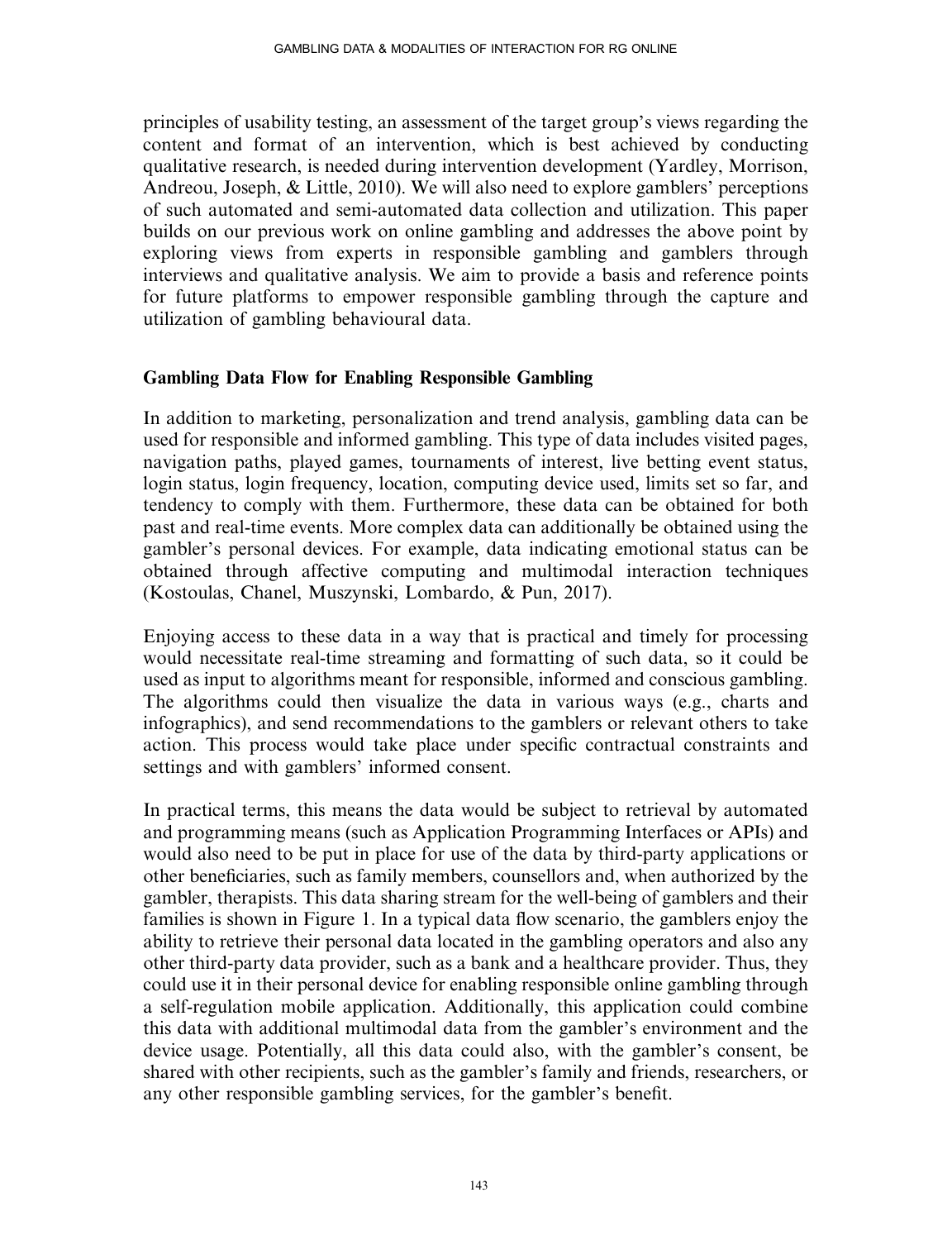

Figure 1. The data flow of gamblers to third-parties.



## Design

Qualitative semi-structured interviews were used to explore the following research questions:

RQ 1. What are the main types of limits gamblers could set to stay in control of their online gambling experience?

RQ 2. What are the main types of online interactive interventions, corrective measures, visualization techniques and infographics that could be applied help gamblers to play responsibly?

RQ 3. What are the main types of data that could measure those limits and inform the gamblers about their activity and level of problem gambling?

These research questions were developed with experts from different relevant multidisciplinary backgrounds, such as computer and data science, and psychology, and who possessed various areas of expertise pertinent to the research, such as persuasive technology or addiction (see Table 2). Experts included the four following persons or groups. First, academics from the UK with established track records established through peer-reviewed publications and projects within the domain of online gambling and its core areas, such as decision making and cyber-psychology. Second, the CEO of an addiction rehabilitation charity. Third, the head and a manager of a gambling rehabilitation centre. And, fourth, three directors of responsible gambling units from within three gambling companies in Europe. The head and the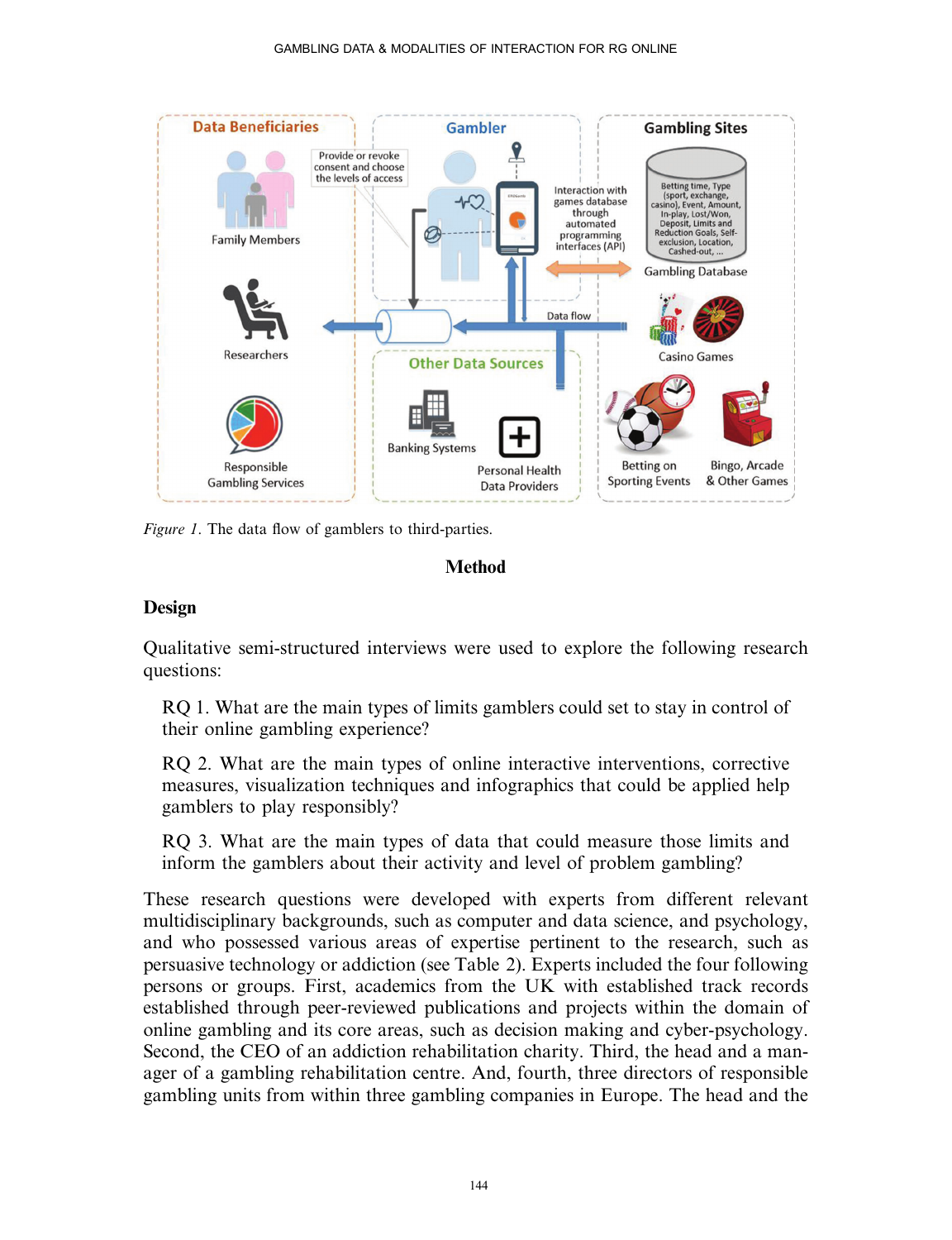directors had a longstanding experience with responsible gambling, one which enabled them to take a leadership role in their companies.

Gamblers with problematic gambling experience were then interviewed about their perception of the utilization of their data for aiding more conscious gambling and their views about the experts' responses to the research questions (RQ1–3).

Experts were interviewed to identify potential behaviour change techniques that could be applied to online gambling using the online gambling behaviour data, and gamblers were interviewed to determine their perception of the collection of their data and the application of such techniques.

#### **Participants**

In our study, the interviews were conducted in two different groups of participants. Participants in the first group were experts in multiple subject areas in relation to addiction, persuasive technology and the gambling industry. This was used to explore RQ1 to RQ3. Demographic information for these participants is presented in Table 1 and details of each participant are shown in Table 2. Participants in the second group were gamblers ( $n<sub>o</sub> = 6$ , one female) that were recruited via (1) an open call on social media which was shared by organizations and charities working on gambling awareness and responsible gambling, and (2) snowball sampling through the gamblers. The interviewed gamblers (4 online gamblers, 1 in-person only gambler,

| Variable                     | $n_e = 13$ | $\frac{0}{0}$ |
|------------------------------|------------|---------------|
| <b>Sex</b>                   |            |               |
| Male                         | 7          | 54%           |
| Female                       | 6          | 46%           |
| Years of experience          |            |               |
| < 5                          | 1          | $8\%$         |
| $5 - 10$                     | 8          | 62%           |
| >10                          | 4          | 31%           |
| Academic experience          |            |               |
| Yes                          | 8          | 62%           |
| N <sub>o</sub>               | 5          | 38%           |
| Background                   |            |               |
| Computer and Data Science    | 6          | 46%           |
| Psychology                   | 8          | 62%           |
| <b>Regulatory Compliance</b> | 3          | 23%           |
| Management                   | 5          | 38%           |
| Study-related expertise      |            |               |
| Addiction                    | 8          | 62%           |
| Persuasive Technology        | 5          | 38%           |
| Gambling                     | 4          | 31%           |

# Table 1  $\mathcal{S}$  of expertise in  $\mathcal{S}$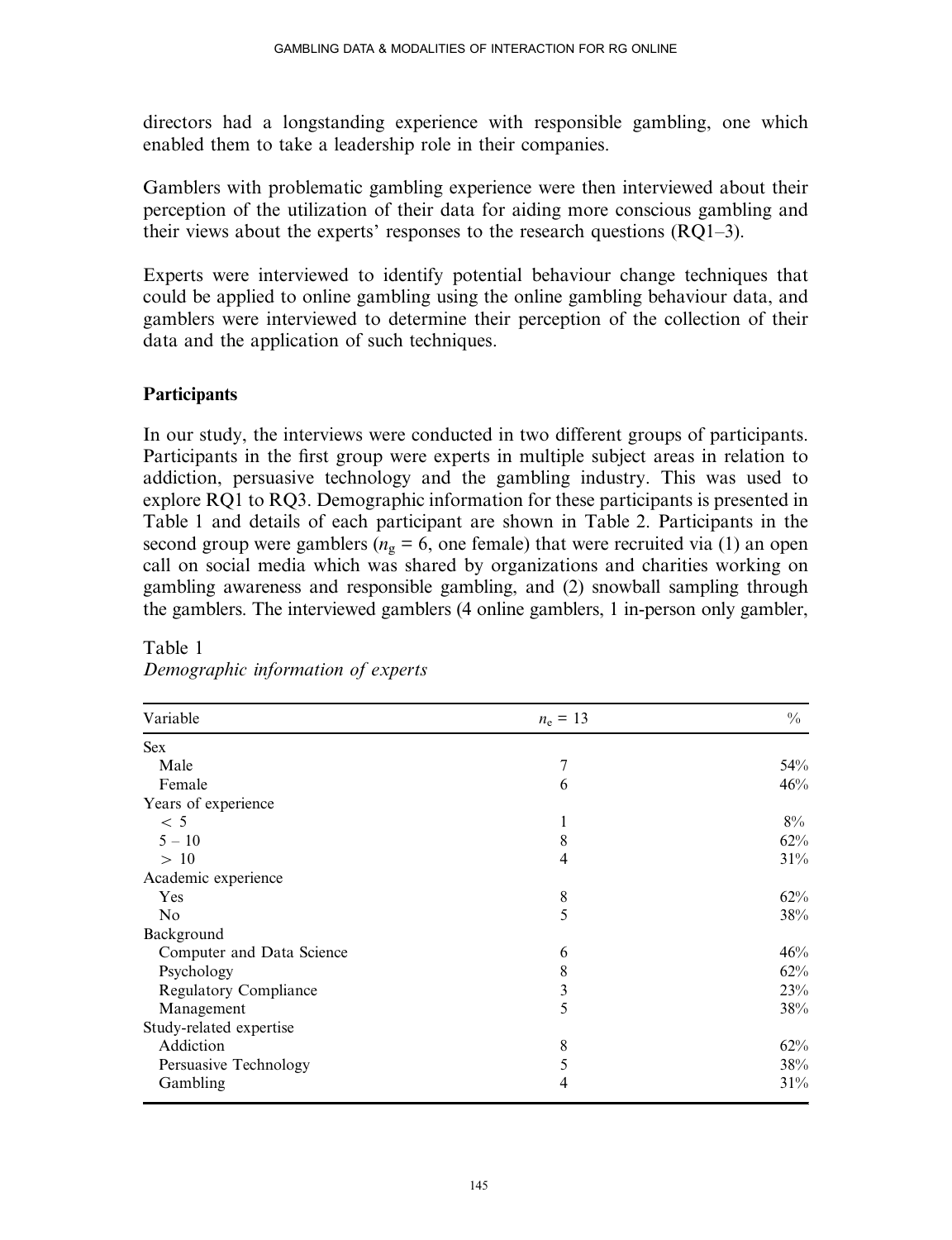|         | f the participating experts |
|---------|-----------------------------|
|         |                             |
|         | s ot                        |
| Table 2 | Details                     |

| Sex                                            |              |   |  |              |              |                 |                  |                  |                         |   |                |
|------------------------------------------------|--------------|---|--|--------------|--------------|-----------------|------------------|------------------|-------------------------|---|----------------|
| Experience (years)                             |              |   |  |              |              |                 |                  |                  |                         |   |                |
| Academia vs Individual & Rehabilitation Centre |              |   |  |              |              |                 |                  |                  |                         |   |                |
| Background                                     |              |   |  |              |              |                 |                  |                  |                         |   |                |
| Computer & Data Science                        |              |   |  |              |              |                 |                  |                  |                         |   |                |
| Psychology                                     |              |   |  | 111          |              | $\overline{11}$ |                  | $\overline{111}$ |                         |   |                |
| Regulatory Compliance                          |              |   |  |              | $\mathbf{z}$ |                 |                  |                  |                         |   |                |
| Management                                     |              |   |  |              |              |                 | $\boldsymbol{I}$ |                  |                         |   |                |
| Study-Related Expertise                        |              |   |  |              |              |                 |                  |                  |                         |   |                |
| Addiction                                      |              |   |  | $\mathbf{z}$ |              |                 |                  |                  |                         | Z |                |
| Persuasive Technology                          | $\mathbf{Z}$ | Ź |  |              |              |                 |                  |                  |                         |   | $\overline{1}$ |
| Gambling                                       |              |   |  |              |              |                 |                  |                  | $\overline{\mathbf{A}}$ |   |                |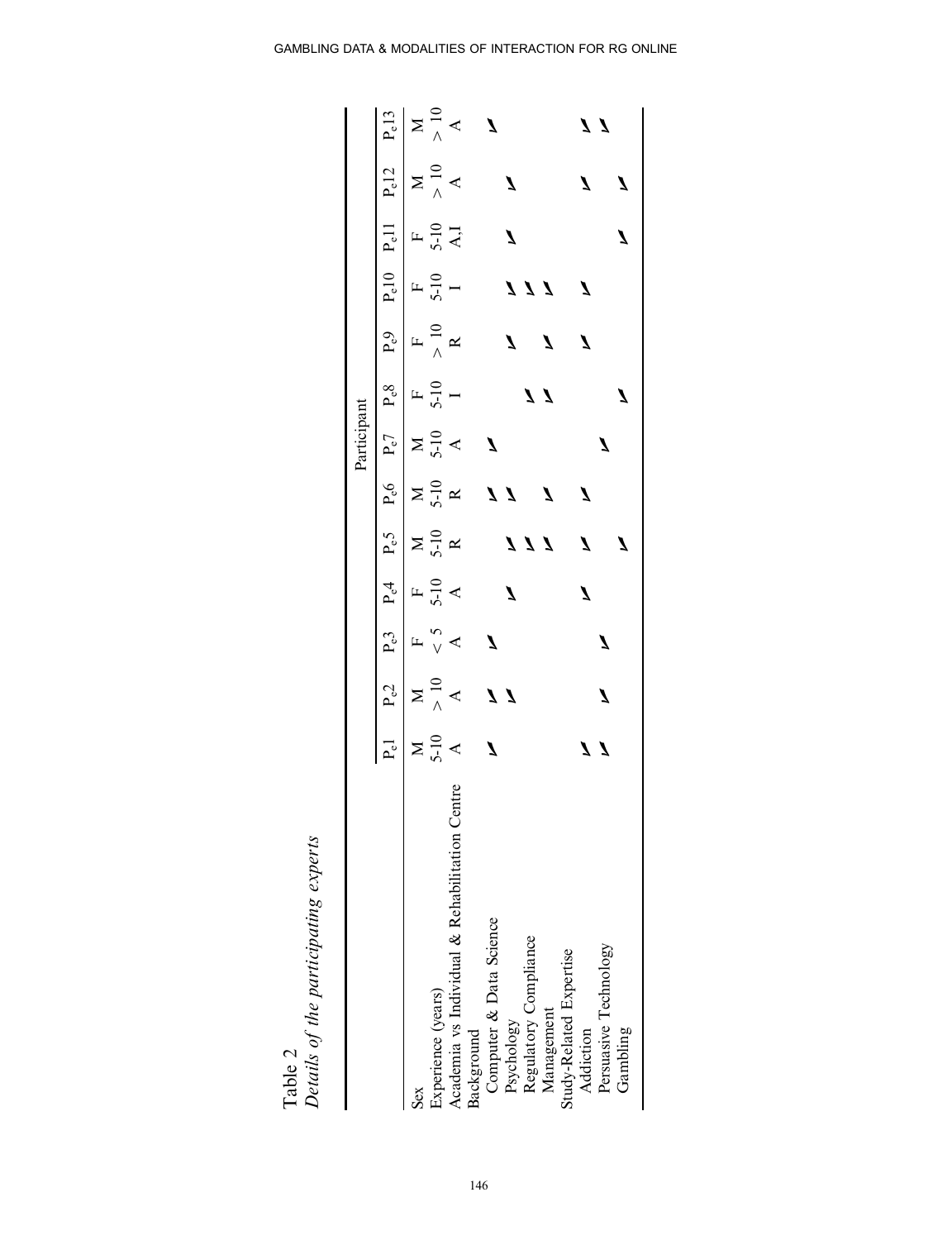1 gamer/gambler) were identified as individuals with gambling disorder in recovery and were interviewed to express their perception about the findings of the first group. Individuals with gambling disorder in recovery were specifically chosen as they unique could reflect back on their own gambling experiences and provide more insightful comments than those who are currently experiencing problems with gambling or those who are just casual or social gamblers. In total, the two groups comprised a sample of 19 participants (12 males, 7 females).

#### Data Collection

Approval for this project was granted by Bournemouth University Research Ethics Committee in the UK, and all participants provided written informed consent prior to their respective interviews.

The semi-structured interviews with experts lasted 40–70 minutes and were remotely conducted using teleconferencing services during August to September 2017 by one of the authors (GD). This author holds 12 years of experience in both computing and health care through working in this area in various European projects.

The semi-structured interviews with the gamblers lasted 1–2 hours and were conducted either face-to-face (2 of 6) or by teleconferencing (4 of 6), by another author, a health psychologist with experience in qualitative interviewing and webbased interventions (EAC).

All interviews were audio recorded and transcribed verbatim. The interviews with experts began with questions about their profile (i.e., education, expertise and experience in gambling). During the interviews, the research questions mentioned above were elaborated and exemplified with a wide range of data and techniques that are typically used in literature concerning software-assisted behaviour awareness and change. This approach was based on the project team and interviewer's experience in the general areas of Digital Addition, Persuasive Technology and Behaviour Change, and was meant to aid interviewees with a basis for a more specialized discussion tailored to the domain of online gambling. Examples from previous research (Ali et al., 2015; Alrobai, Dogan, Phalp, & Ali, 2018; Alrobai, McAlaney, Phalp,  $\&$  Ali, 2016b), as well as an explanatory video showing the architecture, were given to familiarize the interviewees with the overall architecture and processes of the solution proposed, e.g., how data can be collected and manipulated by users and their surrogate software for limit setting and regulated usage. In the interview induction phase all participants were shown that the authentication is executed through the usual log in to the operator site and that they are given full control over the transfer of the data to any additional tools or personnel and have the right to revoke any permission they have given at any time. The illustration was done though displaying a rich picture explaining the architecture and the data flow, as well as through a video we specifically developed to explain the whole process and its guiding policies and constraints. The conversation was also focused on individual interviewees' expertise to maximize the quality of input. The interviews with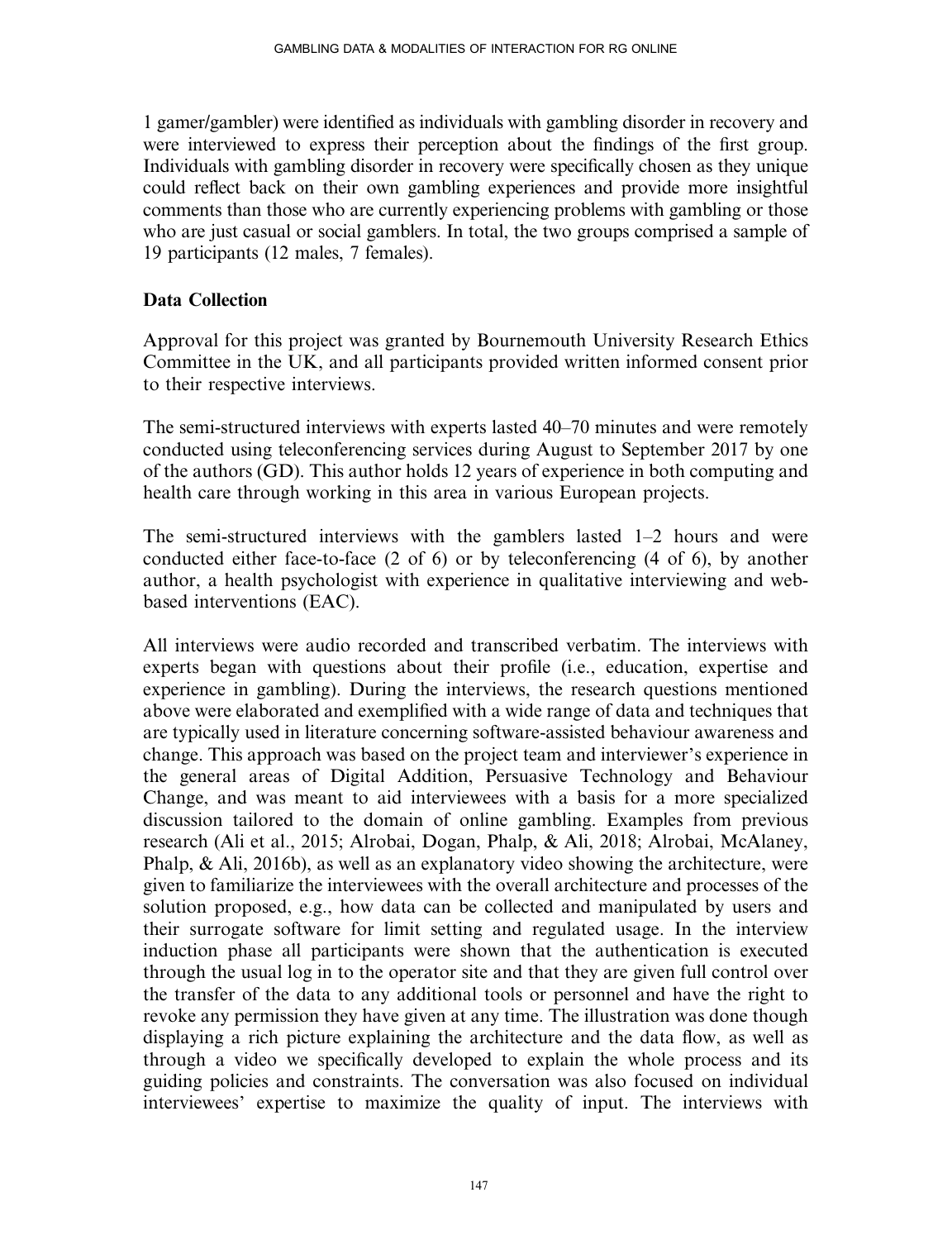gamblers (the second group) explored (1) their experience of gambling and (2) their views regarding the acceptability of the limits, intervention techniques and data suggested by the experts, which are presented here.

#### Data Analysis

Data analysis was carried out using content analysis and thematic analysis. Content analysis was especially appropriate for the interviews with experts as it remains the best technique in research for the identification and categorization of pertinent data points (i.e., RQ3: gambling operators' data, multimodal sensors' data) (Woodrum, 1984).

Data from the expert interviews in the first group were analysed using content analysis to identify particular techniques around each research question (RQ1–3) (Joffe & Yardley, 2004). As the topic is relatively new, the method allowed us to analyse the data with relative few assumptions and to be open to new types of gambling related data, rationale, and modalities of collection. It also allowed us to unify the relatively diverse terms used by the participants. The content analysis was mainly performed for data categorization, and with the ultimate aim of eliciting the types of online gambling behaviour data and other non-gambling related data. Moreover, it was also important for a holistic understanding of the gamblers' status and behaviour. The findings were then sent to the experts to comment on and to debate over a four-week period through a shared online document.

Data from the interviews with gamblers in the second group were analysed using thematic analysis (Joffe & Yardley, 2004). Thematic analysis was a preferred option for the analysis of these interviews as it allowed the combination of deductive and inductive approaches to identification of themes (Fereday & Muir-Cochrane, 2006). In particular, the deductive a priori template of codes was developed based on the interviews with the experts (i.e., RQ1: 'limit setting' code-theme). However, we have not ignored the data-driven themes that provided us with the richness of descriptions and explanations (i.e., RQ2: feelings regarding the comparative visualization). For the purposes of this study, only content specifically relating to the research questions RQ1–3 was included. In the following section, the anonymized results of the interviews are presented based only on those questions. It is important to highlight that the data collection was driven by theoretical saturation. With the first group of participants (experts), this goal was achieved quickly, because the main points were mentioned by the majority of the participants, and also because it is typical for experts to provide factual and evidence-based statements. For the second group (gamblers), we interviewed a range of participants, leading us to conclude that persuasive techniques were broadly acceptable to gamblers, but we acknowledge that interviewing a wider sample could further refine our general findings and contextualize it more. Hence, the saturation here is up to the point where the collection of data and their utilization for responsible gambling was generally accepted in principle.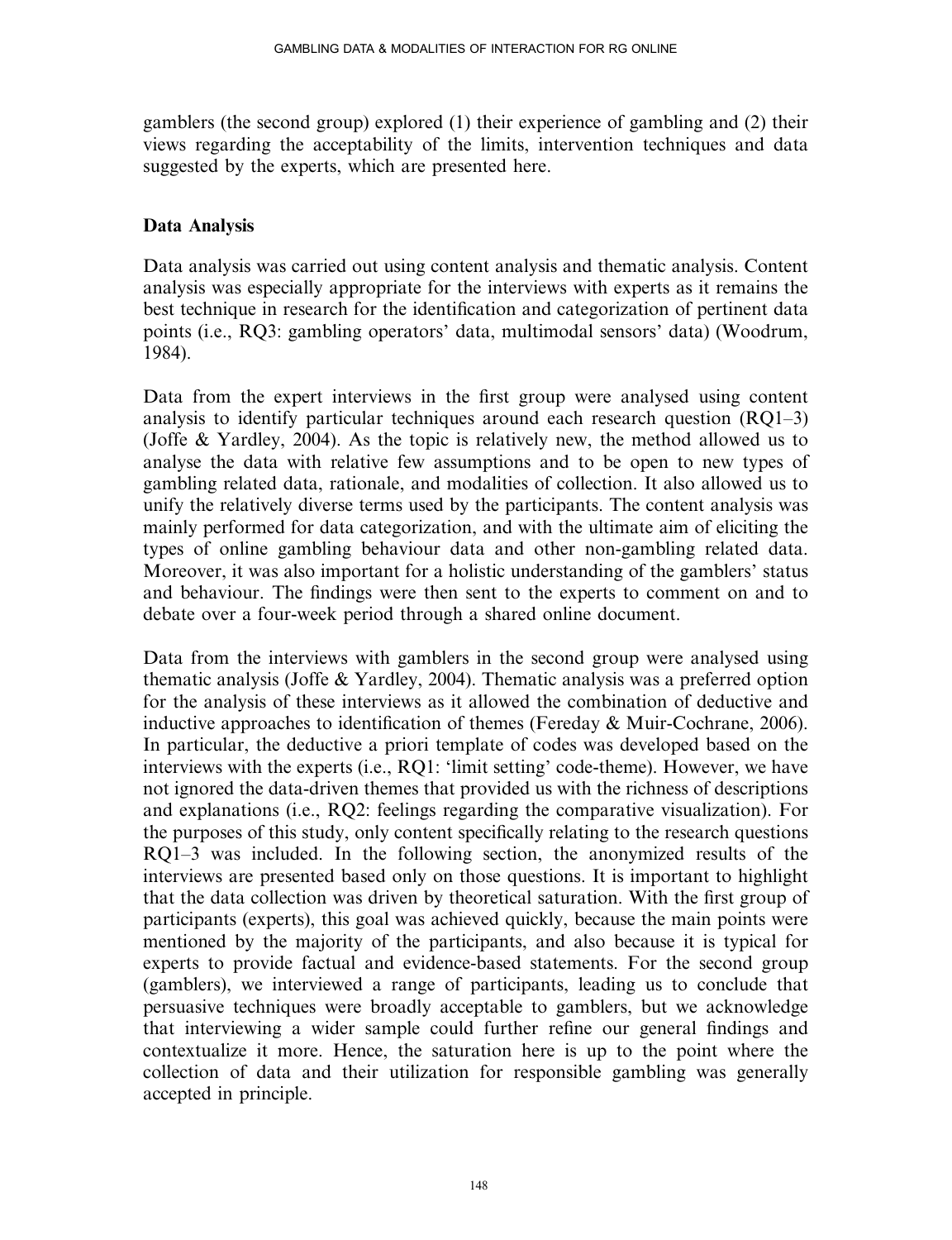#### **Results**

#### Findings about Limit Setting (RQ1)

Interviews with Experts. Experts in psychology highlighted that limits that should be set to aid gamblers in regulating their online gambling activity would need to follow the SMART approach to goal setting (Doran, 1981). The limits were as follows:

- Specific (simple, sensible, significant): target a specific area for improvement.
- *Measurable* (meaningful, motivating): quantify or at least suggest an indicator of progress.
- Assignable (agreed, attainable): specify who will do it.
- Realistic (reasonable, results-based): state what results can realistically be achieved, given available resources.
- Time-related (time-based, time-limited, time- or cost-limited, timely, time-sensitive): specify when the results shall be achieved.

Additionally, our experts mentioned that the individuals should set their own limits to increase their autonomy (as per Locke and Latham, 2004), but that each limit should consider the individuals' expectations of reaching it and its value to them (as per Atkinson, 1964). For instance, the individuals should not set limits that are unachievable (e.g., quitting without any support in place) or too easy (e.g., never gambling more than  $\pounds 1$  million in one bet), as they would be set to fail (if unachievable or too hard), or would not feel satisfaction at achieving this limit (if too easy). That is, limits offered by the platform should be realistic but challenging and could be based on betting history. Finally, our experts mentioned that individuals may find it difficult to set SMART goals (as per Yardley et al., 2013), so they could also be set in collaboration with therapists or family members.

Table summarises our findings from RQ1. These results were obtained through twelve of the thirteen interviewees. (One of the thirteen preferred instead to not answer because of lack of expertise.) We organized our findings in six groups. The first three groups present the subject of the limits that should be specified (money, time and access limits). The fourth group (''Who should set the limits?'') discusses which party should be the one to set the limits, while the fifth group (''limit duration'') explores the time by which a limit should be achieved, and the sixth group ("special considerations") presents best practices on how limits should in fact be set.

Interviews with Gamblers. In relation to the findings in Table 3, the interviews with gamblers indicated that they were positive about setting money, time and access limits. They believed time limits would enable gamblers to stay in control, as certain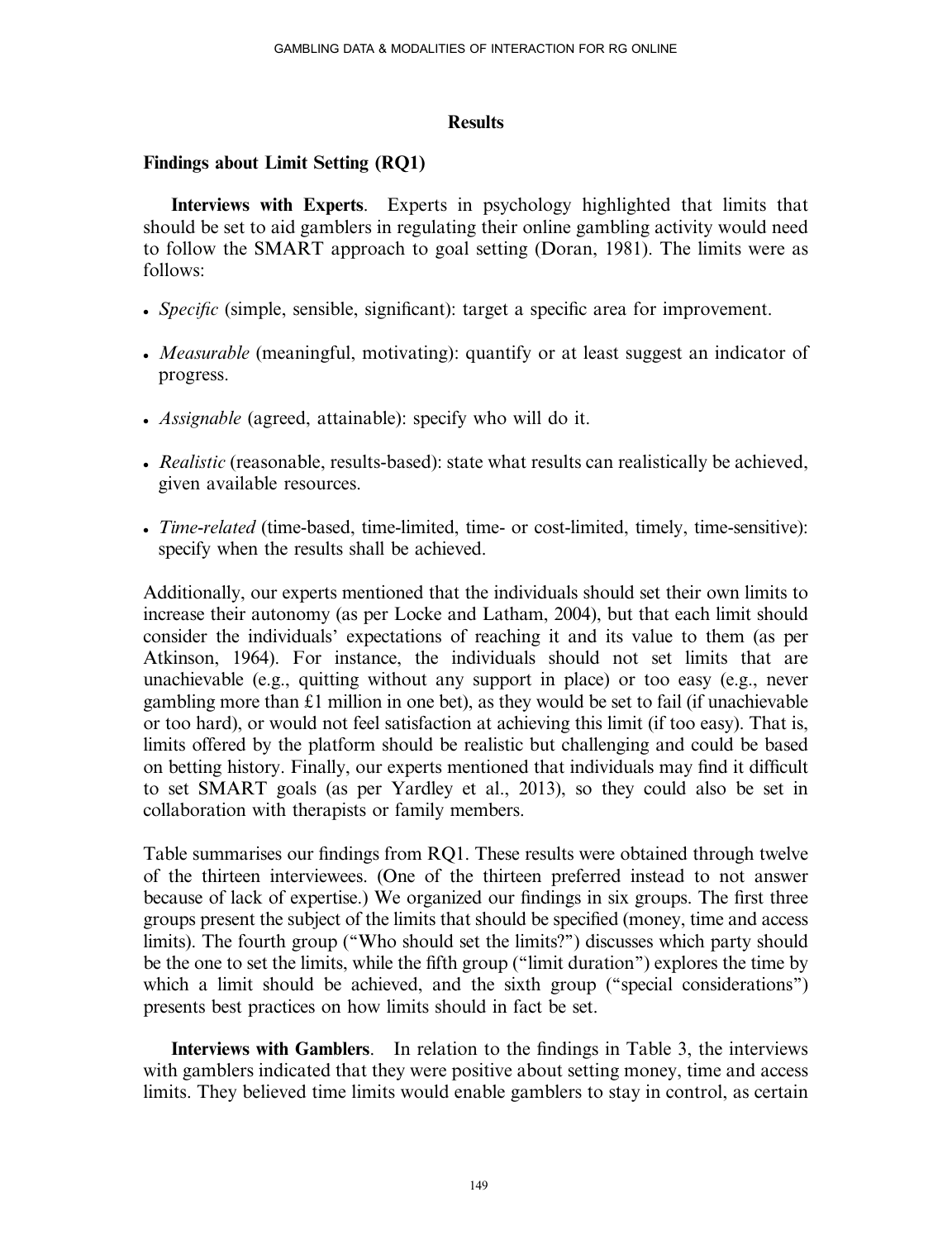| Limit                  | Findings about limit                                                                                                                                                                                         | ID                                 |
|------------------------|--------------------------------------------------------------------------------------------------------------------------------------------------------------------------------------------------------------|------------------------------------|
| Money limits           |                                                                                                                                                                                                              |                                    |
| Experts' points        | Limitations in the amount of money that a gambler<br>can lose, if this limit is achieved, the gambler would<br>have to stop playing for a period of time                                                     | G <sub>01</sub>                    |
|                        | Limitations in the amount and frequency of deposits<br>(i.e., in credit or debit cards usage)                                                                                                                | G <sub>02</sub>                    |
|                        | Limitations in the percentage of gambler's salary and<br>income                                                                                                                                              | G <sub>03</sub>                    |
|                        | Limitations in the max value of each bet<br>Limitations in the amount of money that a gambler<br>wins, if this limit is achieved, the gambler will stop<br>playing for a period of time                      | G <sub>04</sub><br>G <sub>05</sub> |
| Gamblers' views        | Would reduce damage, enabling the software to<br>prevent gamblers from reaching a critical stage                                                                                                             |                                    |
| Time limits            |                                                                                                                                                                                                              |                                    |
| Experts' points        | Limitations in the overall time spent gambling<br>Limitations in the duration of games and their<br>sessions (e.g., casino, arcade, bingo games, etc.)                                                       | G06<br>G07                         |
| Gamblers' views        | Would enable staying in control                                                                                                                                                                              |                                    |
| Access limits          |                                                                                                                                                                                                              |                                    |
| Experts' points        | Limitations in the number of bets per type of game<br>(i.e., different for live events and static games) at a<br>specific time period                                                                        | G08                                |
|                        | Limitations based on the gambler's location<br>(e.g., being at home may increase the chance of<br>betting for some gamblers, while for others it may<br>reduce it as they may gain access to family support) | G09                                |
|                        | Limitations based on gambler's location and in<br>specific time periods (e.g., 18:00-20:00 at home<br>every day)                                                                                             | G10                                |
|                        | Limitations in the time periods (per day, week or<br>weekend) to gain access to gambling sites                                                                                                               | G11                                |
|                        | Limitations in the platforms (i.e., website or mobile<br>app) that gamblers could bet                                                                                                                        | G12                                |
| Gamblers' views        | Time between bets should be limited<br>Ban on access to gambling operators at certain hours<br>would be helpful                                                                                              |                                    |
| Who should set limits? |                                                                                                                                                                                                              |                                    |
| Experts' points        | Limitations can be proposed by the platform and<br>should be data-driven (e.g., betting history) based<br>on heuristics and patterns                                                                         | G13                                |
|                        | Limitations can be self-set by the gambler                                                                                                                                                                   | G14                                |

Table 3 Findings about limit setting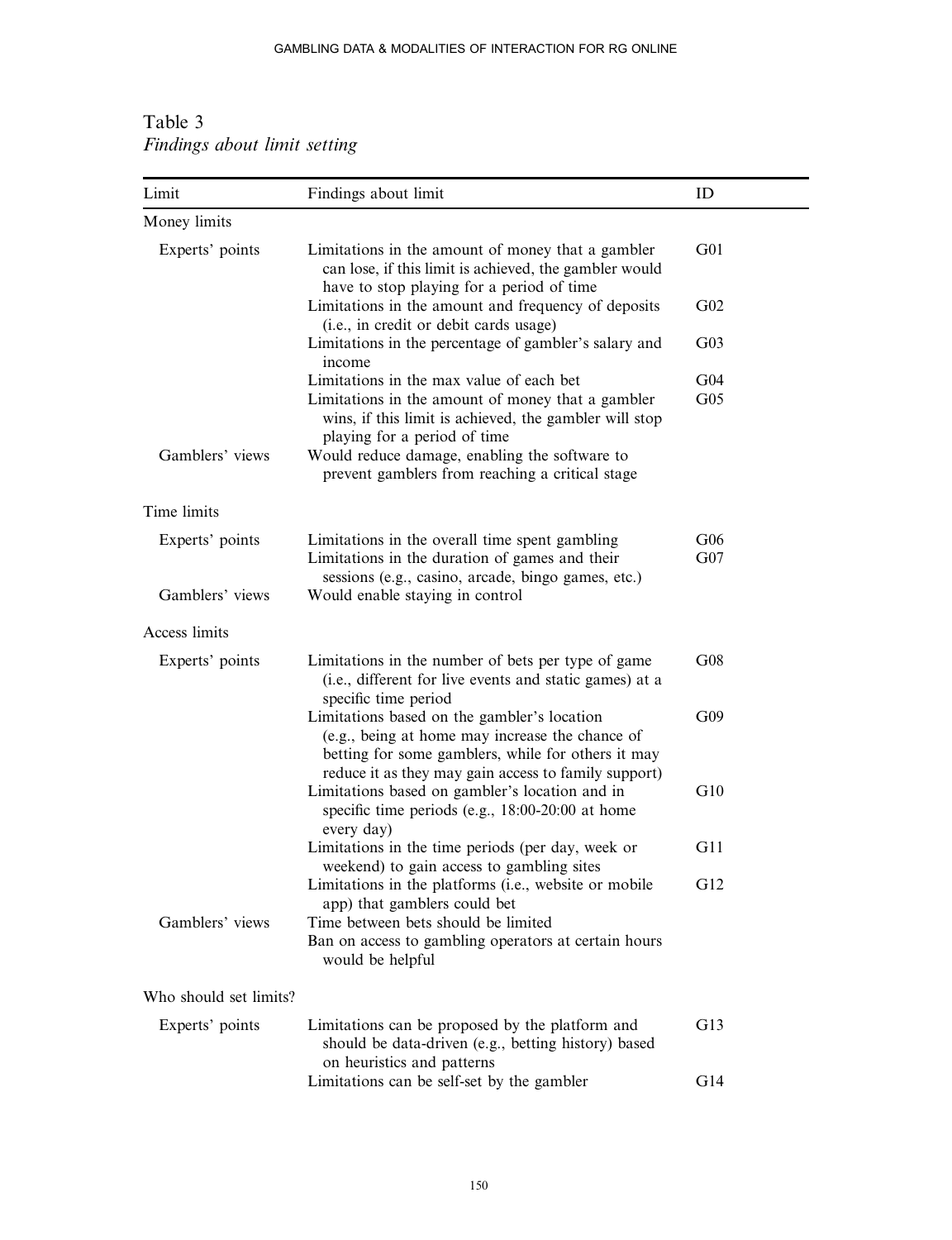| Limit                  | Findings about limit                                                                                                                                                                                                                                                                                                               | ID              |
|------------------------|------------------------------------------------------------------------------------------------------------------------------------------------------------------------------------------------------------------------------------------------------------------------------------------------------------------------------------|-----------------|
| Gamblers' views        | Limitations can be set by the gambler's family<br>members or friends (i.e., some gamblers can trust a<br>family member or a friend to do that on their behalf)<br>Time limitations need to be set by the platform<br>Platform could provide a guide to calculating<br>disposable income<br>Not all gamblers involve family members | G15             |
| Limit duration         |                                                                                                                                                                                                                                                                                                                                    |                 |
| Experts' points        | Limit duration depends on the type of limits<br>(i.e., money, time and access limits) and the<br>application time (i.e., in the beginning or after an<br>application period)                                                                                                                                                       | G16             |
|                        | Short-term limitations (e.g., hour, day or week)                                                                                                                                                                                                                                                                                   | G17             |
| Gamblers' views        | Long-term limitations (e.g., month)<br>It is good that gamblers could set long-term<br>limitations<br>Feedback would motivate them                                                                                                                                                                                                 | G18             |
| Special considerations |                                                                                                                                                                                                                                                                                                                                    |                 |
| Experts' points        | Limitations should be realistic and achievable<br>Limitations should be initially set and adjusted based<br>on the gambler's behaviour (e.g., if limits are not<br>achievable, they could be automatically adjusted by<br>changing the initial limits or setting sub-limits)                                                       | G19<br>G20      |
|                        | Make it difficult for a gambler to change a limit<br>during the application period                                                                                                                                                                                                                                                 | G21             |
|                        | Provide the option to change the limit setting and to<br>encourage gambler to not change it                                                                                                                                                                                                                                        | G22             |
|                        | Provide the option to select the appropriate limit(s)<br>for themselves from a variety of available limits                                                                                                                                                                                                                         | G <sub>23</sub> |
|                        | Use gamification to provide encouraging messages<br>(i.e., congratulations, well done, etc.) to build<br>gamblers' motivation                                                                                                                                                                                                      | G <sub>24</sub> |
|                        | The initial limit should be reasonable and in the short<br>term, if the gambler achieves this limit, the limit<br>should be bigger and in longer term                                                                                                                                                                              | G <sub>25</sub> |
| Gamblers' views        | Ask gamblers if they prefer to use a different type of<br>limit (through a guided approach)<br>Once limits have been set, it should be difficult to change<br>them for a period of time (such as money limits)                                                                                                                     | G <sub>26</sub> |

Table 3 Continued.

of them reported gambling for over eight hours, and not wanting to stop until they had won:

That experience [playing with a particular operator] ... was very helpful because it forced me to take a break for a significant period. I think 24 hours ...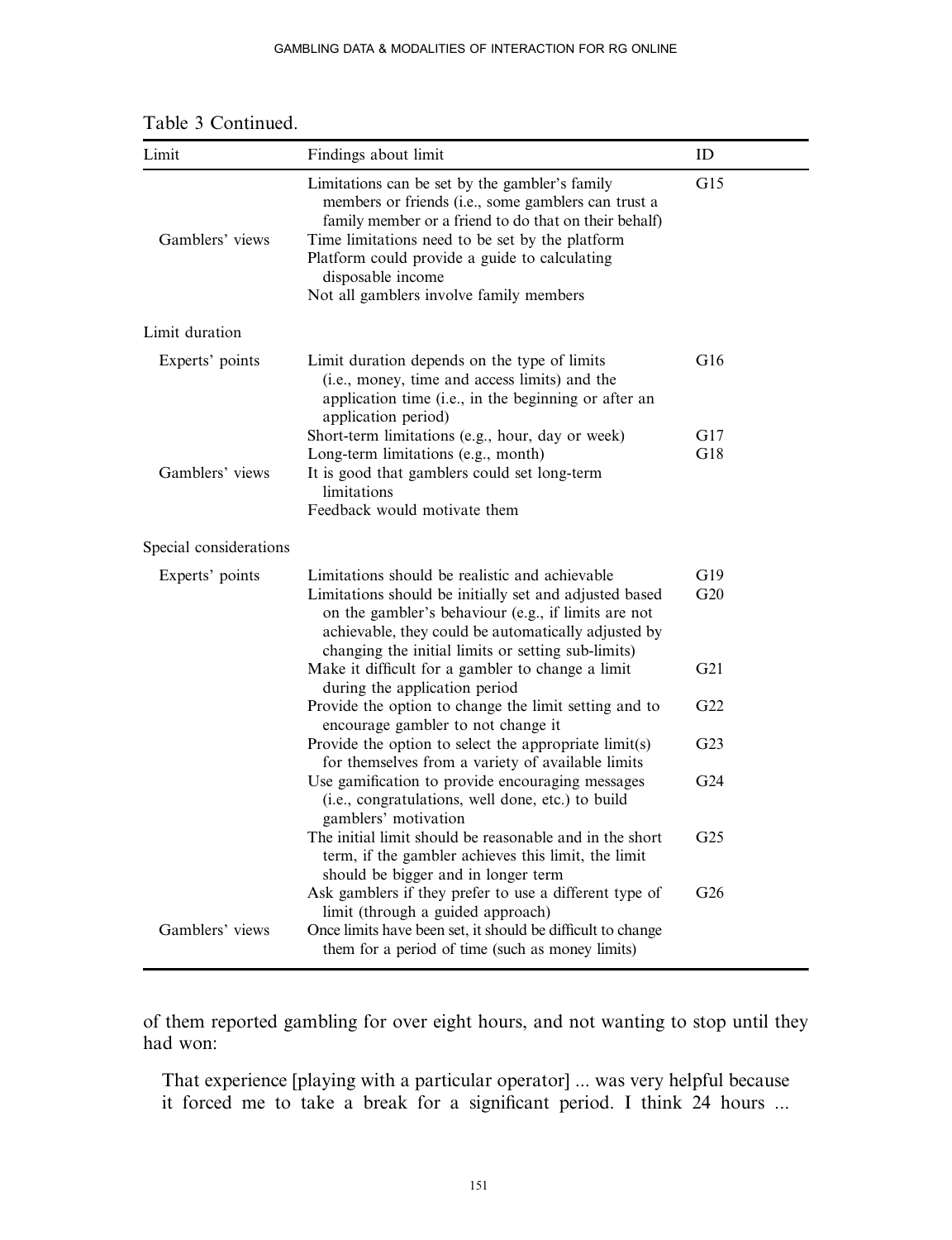The longer I am gambling, the less likely I am to make rational choices around my gambling and the more likely I am to gamble problematically and place stupid bet stakes, lose control basically. (Pg3, online gambler)

Similarly, money limits were understood as helpful in limiting damage. Participants believed that setting spending limits would reduce damage, as they understood that when they were losing they lost an important sense of logic.

It's so dangerous to be allowed to gamble to the extent that I was allowed to. I had a  $\text{\pounds}20,000$  spin one night. (Pg2, online gambler)

Regarding access limits, participants also argued it was important to restrict the time between bets, in order for them to locate the time to take a meaningful pause:

You must equally take into consideration the time [between bets in online roulette] and stop it being 20 seconds and make it at least a minute if not 90 seconds. (Pg2, online gambler)

The interviewed gamblers believed time limits should be set by the platform, as they thought they would be unable to do this themselves. The subjects also believed that the platform should provide a guide to setting money limits, e.g., calculating disposable income based on occupation and income bracket. However, nominating a family member was not considered to be helpful for everyone, as many gamblers hide or deny information from their families, so this feature would in fact need to be voluntary.

## Findings about Interactive Persuasive Interventions (RQ2)

Interviews with Experts. In this section, we summarize the results about the online interventions, corrective measures, visualization techniques, and infographics, all of which can be applied, based on the gambling behavioural data, to help the gambler to play responsibly. The results answering research question RQ2 are presented in Table 4 and detailed below.

Information for empowerment. This category includes information we need to display to the gamblers to empower them through graphs or any other forms of visualizations. Aesthetics is one of the key factors in enhancing engagement with web-based interventions, and visualizations are more aesthetically pleasing to users than pure writing (O'Brien & Toms, 2008).

Comparative information. This category included comparisons of gamblers' activity with other multimodal data (e.g., emotions and locations) that could help them to understand their behaviour and change it. The category also incorporated comparisons of their gambling activity with gambling activities of others (Auer & Griffiths, 2015). Social norm theory suggests that gamblers are likely to underestimate how much they gamble relative to others, based on research around alcohol use in students (Perkins, 2002). Normative feedback—that is, feedback about regularity of gambling and amounts gambled relative to others—could help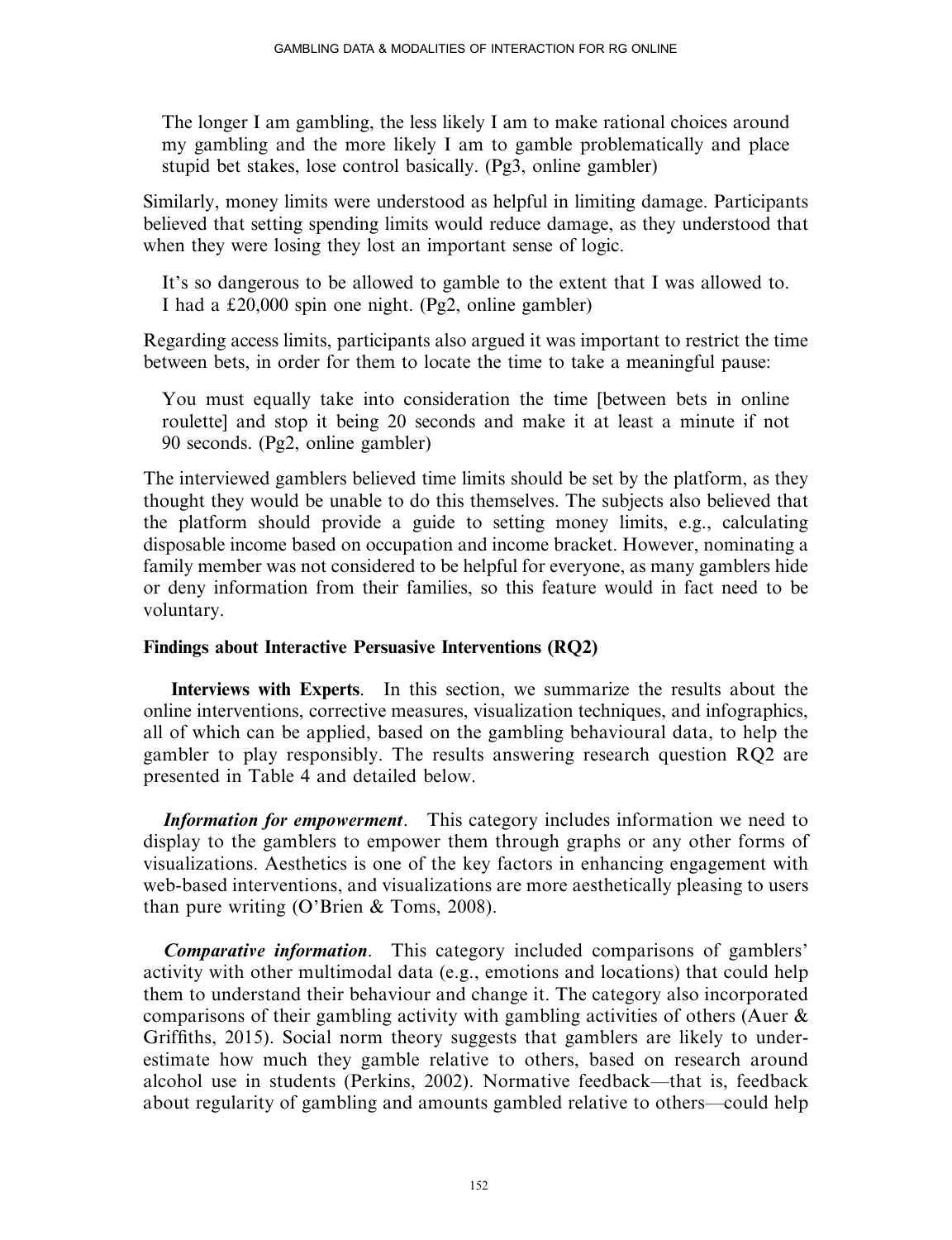| Intervention                | Findings about intervention                                                                                                                                                                                                   | ID                       |
|-----------------------------|-------------------------------------------------------------------------------------------------------------------------------------------------------------------------------------------------------------------------------|--------------------------|
| Information for empowerment |                                                                                                                                                                                                                               |                          |
| Experts' points             | Visualization (graphs) of the amount of money spent<br>per day                                                                                                                                                                | I <sub>01</sub>          |
|                             | Visualization (graphs) of the time spent on gambling<br>per day                                                                                                                                                               | <b>I02</b>               |
|                             | Visualization (graphs) of betting history (win $\&$ losses)<br>Visualization (graphs) of the amount of time playing                                                                                                           | <b>I03</b><br><b>I04</b> |
|                             | games<br>Visualization of gambler's trends about spending<br>time/money and number of bets                                                                                                                                    | I05                      |
|                             | Visualization of the times of day with higher betting<br>activity                                                                                                                                                             | <b>I06</b>               |
|                             | Visualization of the time waiting until an event<br>happens                                                                                                                                                                   | <b>I07</b>               |
| Gambler's views             | Visualization of the status of gambler's bank account<br>(especially at the end of the month)<br>Would encourage reflection on gambling behaviour<br>and help plant seeds of awareness                                        | <b>I08</b>               |
| Comparative information     |                                                                                                                                                                                                                               |                          |
| Experts' points             | Comparative visualization between emotions/stress<br>and betting activity (money and/or time)                                                                                                                                 | I09                      |
|                             | Comparative visualization between locations and<br>betting activity (money and/or time)                                                                                                                                       | I10                      |
|                             | Comparative visualization between the gambler's<br>time spent gambling and the average amount of<br>time other people spend gambling <sup>1</sup>                                                                             | I11                      |
|                             | Comparative visualization between the gambler's<br>percentage of money spent gambling and the average<br>percentage of other people with similar profiles                                                                     | I12                      |
|                             | Comparative visualization of gambler's daily<br>activities where the time spent gambling is                                                                                                                                   | I13                      |
| Gambler's views             | compared with other activities<br>Helpful: would encourage reflection on gambling<br>behaviour                                                                                                                                |                          |
|                             | Concern: gamblers might find it difficult to relate to<br>information about others                                                                                                                                            |                          |
|                             | Infographics about user's level in problem gambling                                                                                                                                                                           |                          |
| Experts' points             | Infographics that focus on gambler's emotional<br>condition, such as an avatar (i.e., sad or happy face,                                                                                                                      | I14                      |
|                             | etc.) or a virtual tree (i.e., showing four seasons)<br>Infographics that focus on gambler's financial<br>condition, such as an empty (or with little money)<br>bank account or two stacks of coins showing loses<br>vs. wins | I15                      |
|                             | Infographics that focus on gambler's risk addiction,<br>such as a person who is waiting in the queue of a<br>flight and is at risk of not boarding the plane                                                                  | <b>I16</b>               |

Table 4 Findings about interactive persuasive interventions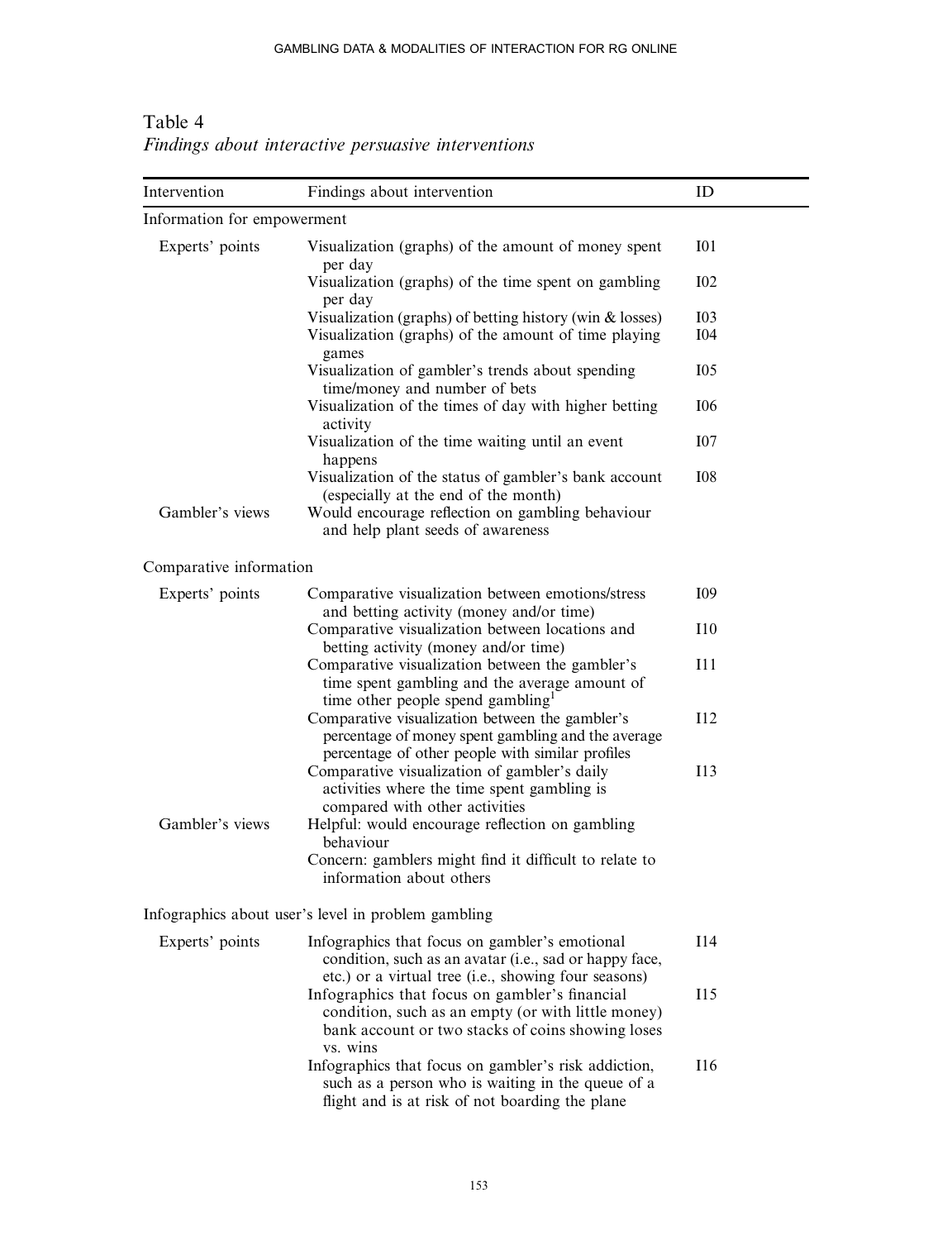| Intervention               | Findings about intervention                                                                                                                                                                                                                                                                                     | ID  |
|----------------------------|-----------------------------------------------------------------------------------------------------------------------------------------------------------------------------------------------------------------------------------------------------------------------------------------------------------------|-----|
| Gambler's views            | Concern: might worsen emotional state<br>Concern: might trivialize the problem                                                                                                                                                                                                                                  |     |
| Notifications and messages |                                                                                                                                                                                                                                                                                                                 |     |
| Experts' points            | Popup notifications and messages (supportive and not<br>overly critical) about gambling activity and harm<br>and aligned with the beliefs and limits of the<br>gambler                                                                                                                                          | 117 |
|                            | Context-sensitive recommendation about the<br>gamblers' need to reduce their gambling activity<br>using alternative strategies for emotional<br>regulation. Contextual factors include current<br>game, location, winning status, etc. Alternative<br>activities include going for a walk, visit a friend, etc. | 118 |
|                            | Intelligent change of strategy about the way that the<br>notifications (i.e., type of notifications, the time and<br>the location where they will be appeared) are<br>provided by tracking gamblers' behaviour when they<br>see them (i.e., read notification, hide/close it, etc.)                             | I19 |
|                            | Weekly and/or monthly reports about spending<br>money, time, betting history and the achieved limits<br>of gambler                                                                                                                                                                                              | I20 |
|                            | Personalized messages and notifications (Armstrong,<br>Donaldson, Langham, Rockloff, & Browne, 2018)<br>during the gaming about the chances of current<br>game, e.g., to help about stats and numbers and to<br>clarify gamblers' fallacy                                                                       | 121 |
|                            | Notifications and messages to trusted authorized<br>contacts or members of their family when the<br>gambler is in a critical condition                                                                                                                                                                          | 122 |
| Gambler's views            | Helpful: pop up or text enables change of focus<br>Concern: pop ups perceived as annoying<br>Helpful: providing suggestions of alternative interests<br>Concern: There to gamble, doesn't want time wasted<br>Notifications to others: Could be helpful, but would<br>need to be voluntary                      |     |
| Communication mediums      |                                                                                                                                                                                                                                                                                                                 |     |
| Experts' points            | Notifications and messages through smart device<br>applications                                                                                                                                                                                                                                                 | 123 |
|                            | Notifications and messages through SMS (e.g.,<br>Rodda, Dowling, Knaebe, & Lubman, 2018)                                                                                                                                                                                                                        | 124 |

Table 4 Continued.

Emails especially for non time-critical messages/

Phone call from specialist in the area on how to

Notifications and messages through the web browser (e.g., a browser extension or a plug-in within the

I25

I26

I27

reports

manage such cases

gambling website)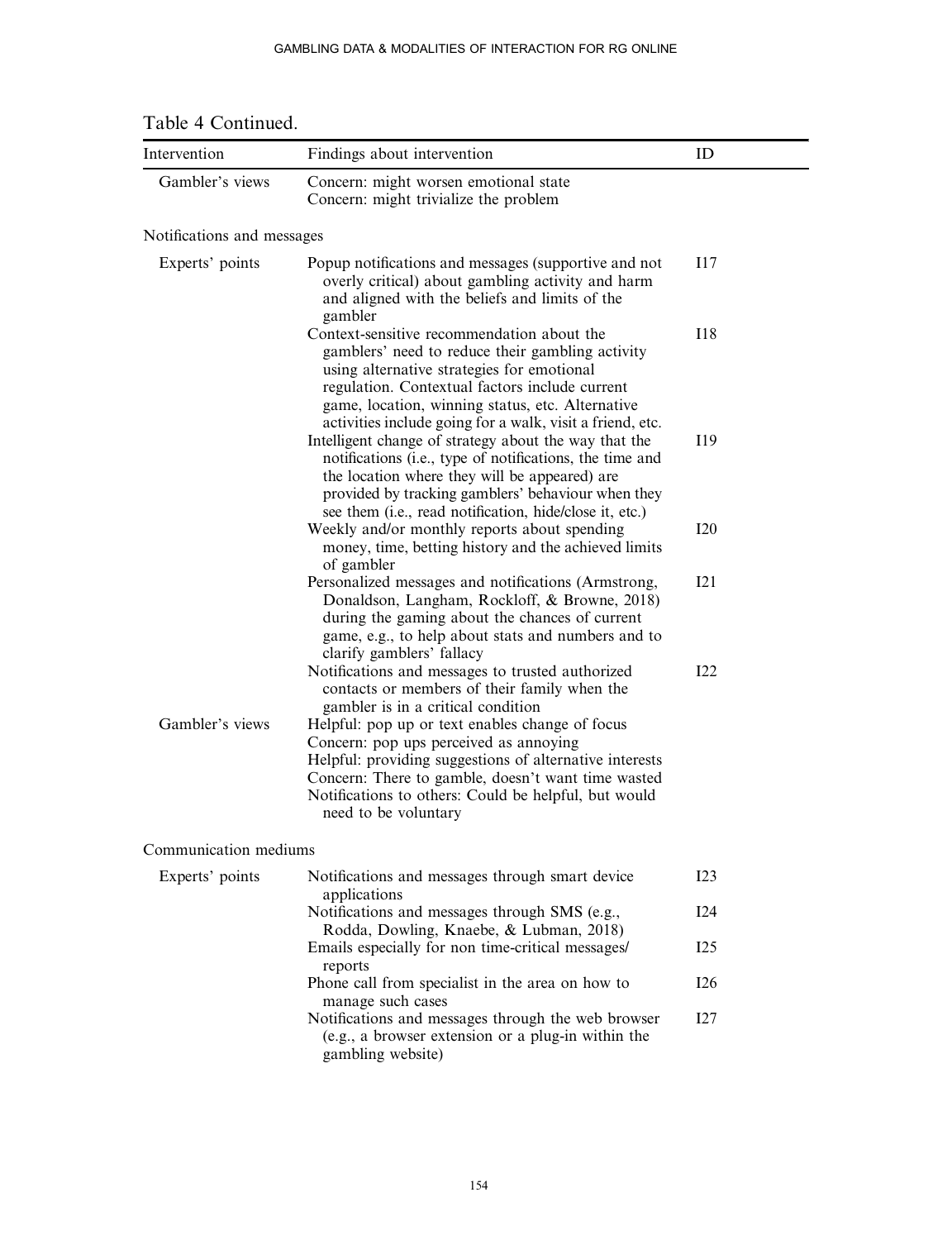| Intervention           | Findings about intervention                                                                                                                                                                                                                                                                                            | ID              |
|------------------------|------------------------------------------------------------------------------------------------------------------------------------------------------------------------------------------------------------------------------------------------------------------------------------------------------------------------|-----------------|
| Gambler's views        | Good to have personal touch<br>Telephone call more helpful for switching attention<br>Alerts when not following a particular pattern                                                                                                                                                                                   |                 |
| Educational materials  |                                                                                                                                                                                                                                                                                                                        |                 |
| Experts' points        | Educational materials about proportions and                                                                                                                                                                                                                                                                            | <b>I28</b>      |
|                        | probabilities of games<br>Stress reduction materials using appropriate messages,<br>supported with video, that will encourage them to<br>do some anti-stress exercises                                                                                                                                                 | I <sub>29</sub> |
|                        | Education about gambling negative consequences                                                                                                                                                                                                                                                                         | <b>I30</b>      |
|                        | (i.e., cognitive distortions)<br>Educational materials about the nature of gambler's<br>addiction (i.e., understand their condition, how they<br>feel is completely normal, they are not alone, they are<br>not bad people, how addiction works in their brain,<br>recovery is possible and it is only a health issue) | <b>I31</b>      |
|                        | Inform gamblers about their risk to become addictive<br>in comparison with the standard group of peoples<br>based on their demographic data                                                                                                                                                                            | <b>I32</b>      |
|                        | Responsible gambling information in responsive style,<br>i.e., encouraging more browsing and reading when<br>a gambler starts to access similar materials (e.g., in<br>the Web or in the gambling operators' websites)                                                                                                 | <b>I33</b>      |
| Gambler's views        | Took time to realize they had a problem<br>Education might have helped them realize this sooner<br>Could also provide personal stories                                                                                                                                                                                 |                 |
| Special considerations |                                                                                                                                                                                                                                                                                                                        |                 |
| Experts' points        | Intelligent selection of appropriate infographics based<br>on their impact on the gambler's betting activity<br>(i.e., if there is any positive change)                                                                                                                                                                | I34             |
|                        | Provide notifications and messages at appropriate<br>times (i.e., during in-play games or before bet<br>again) using real-time data (e.g., login/online status<br>and navigation tracking in gambling operators'<br>websites)                                                                                          | <b>I35</b>      |
|                        | Selection of appropriate infographics based on results<br>relative to other gamblers with the same profile and<br>demographic data, i.e., collaborative filtering                                                                                                                                                      | <b>I36</b>      |
|                        | Intelligent selection of appropriate infographics<br>based on their impact in the gambler's experience<br>(i.e., detecting whether the user likes or dislikes the<br>provided infographic)                                                                                                                             | <b>I37</b>      |
|                        | The provided visualizations should be ordered by<br>priority based on the gambler's limits                                                                                                                                                                                                                             | <b>I38</b>      |

Table 4 Continued.

<sup>1</sup>This comparison should be done within peer group settings where people are comparable and an induction has taken place on how these numbers shall be interpreted. The facilitation by an expert therapist is required.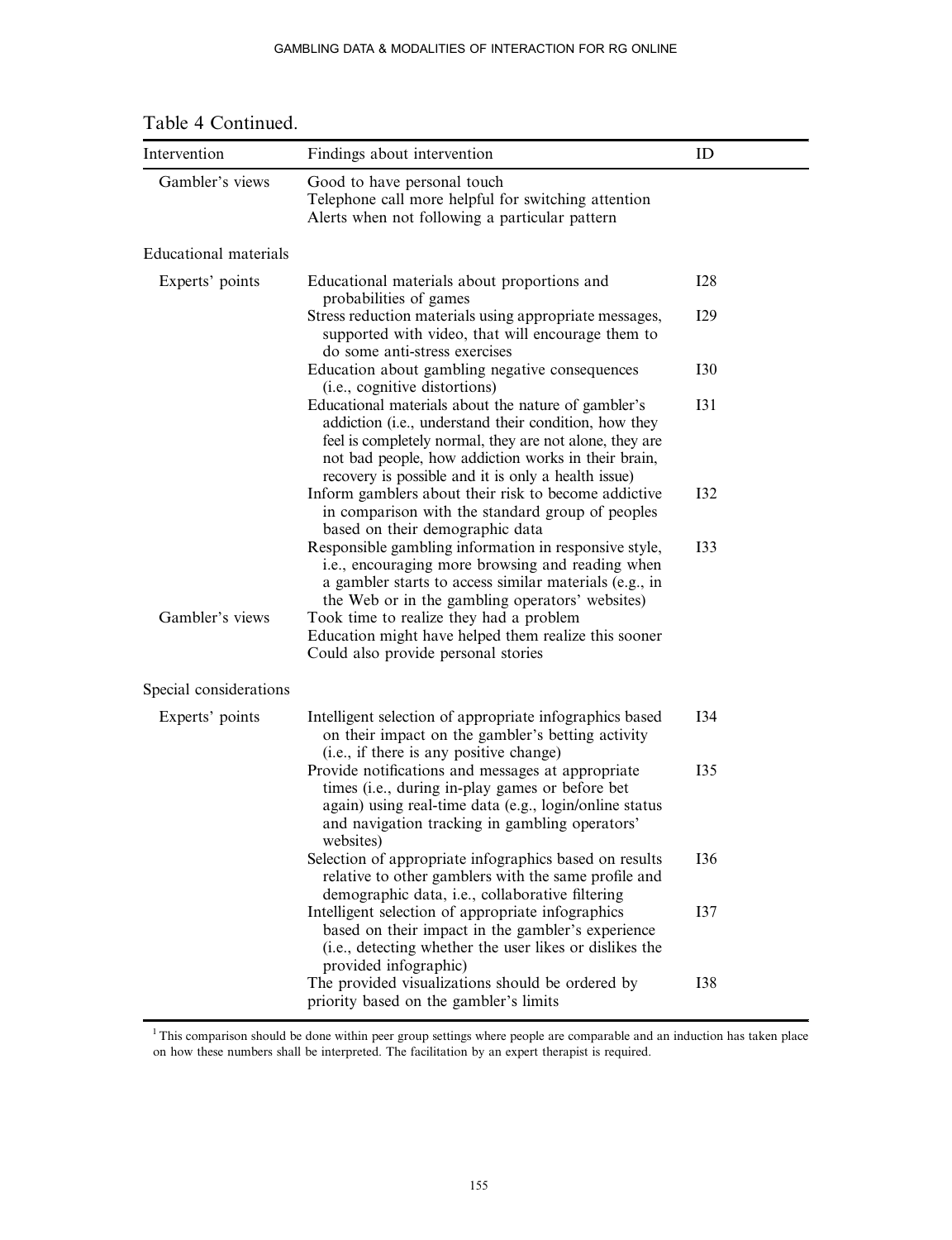individuals to regulate their behaviour. This approach has been effective in reducing alcohol consumption among university students, across a variety of studies (e.g., Neighbors et al., 2016). A personalized normative feedback intervention led to reductions in gambling problems in university students (Neighbors et al., 2015).

Infographics about user's level of gambling. This category included infographics that could make gamblers better understand their gambling behaviours. Such graphics, we argued, might clarify the nature of the information being provided, particularly to individuals of lower educational levels.

Notifications and messages. This category concerned different types of notifications and messages (in certain cases framing the situations as part of a game) according to gamblers' limits, to inform gamblers about their achievements, encourage them to not play more, and instruct their families. Persuasive system design enhances adherence to web-based interventions (Kelders, Kok, Ossebaard, & Van Gemert-Pijnen, 2012).

**Communication mediums.** This category summarized how such notifications and messages could be communicated to the gamblers through different mediums. Using a range of mediums, preferably tailored to the user's interest, this category, we reasoned, was likely to enhance adherence to the intervention.

Educational materials. This category includes educational materials that could be provided to gamblers as knowledge at appropriate times during betting. Such examples of knowledge are related to gambling consequences, how to reduce stress, games' probabilities and the risks of addiction. Education is an essential part of interventions to reduce addictive behaviour, as knowledge is an essential first step in bringing about behaviour change. In the stages of change model (Prochaska, DiClemente, & Norcross, 1993), knowledge is required to move from precontemplation (no intention to change behaviour) to contemplation (intention to change behaviour within the next 6 months).

Special considerations. This category concerned thoughts about the appropriate selection of infographics and visualizations, as well as the timing of the provided notifications and messages.

Interviews with Gamblers. Gamblers reported that visualizations about their gambling activity would be helpful, as they would enhance awareness of gambling behaviour, possibly leading to further reflection:

Having a visual look of what I spent, it makes it real then, wow I didn't realise I spent  $£500$  a day for the past 2 weeks on [gambling operator's] website. (Pg3, online gambler)

On the other hand, there were mixed feelings regarding comparative visualizations. While certain gamblers argued they would help raise awareness, others believed that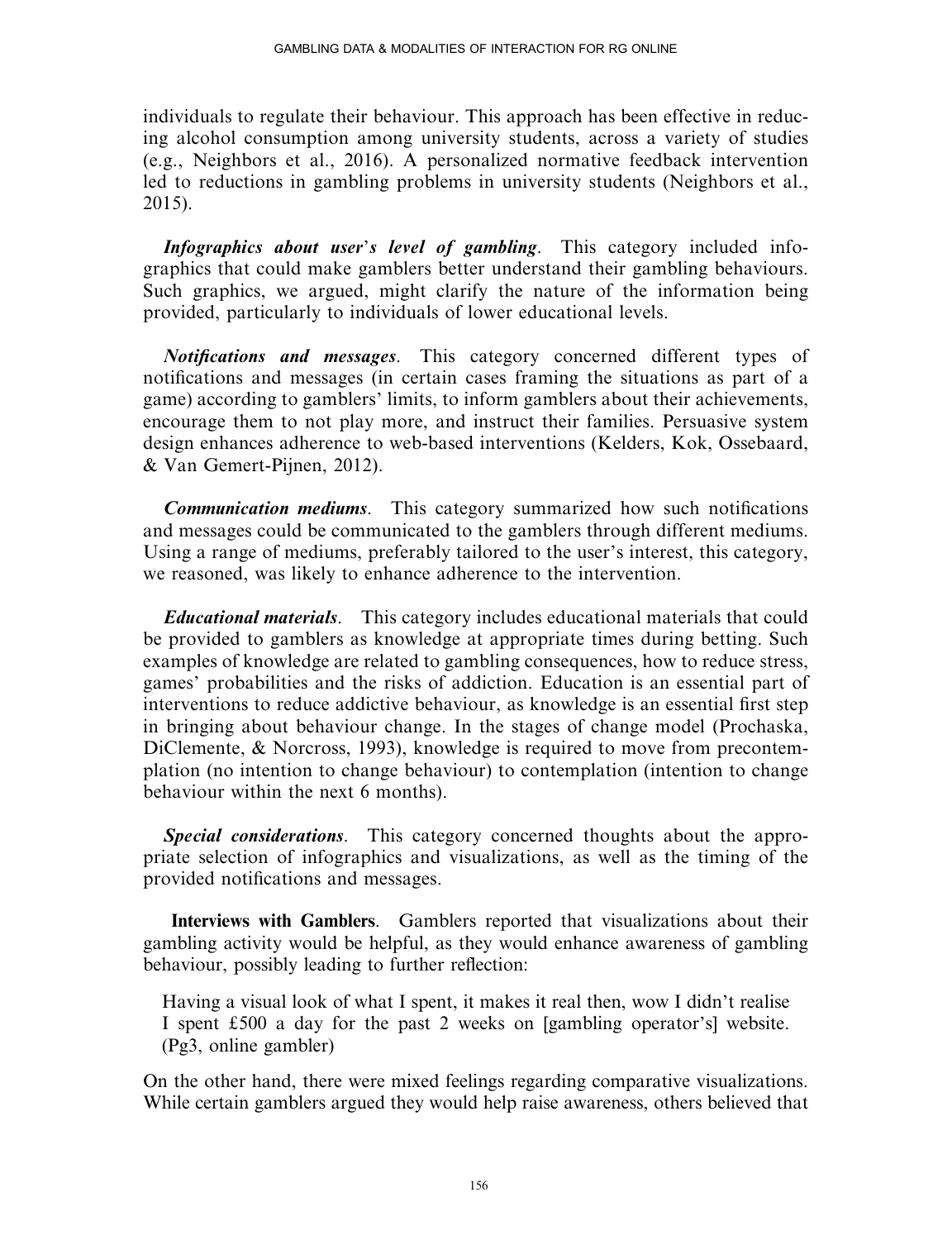a focus on the gambler as an individual would be more helpful, as others might in fact be experiencing different circumstances:

I wouldn't really care what other people were gambling actually ... maybe they haven't got enough time, maybe they've got plenty of money. (Pg6, online gambler)

Similarly, notifications and messages were received with mixed views. On the one hand, they were perceived as a way to enable change of focus, and therefore viewed positively:

It [a message] would really have been helpful at the time because anything that gives you a reason to switch your whole attention from what you're doing. I could literally have been playing roulette and there could be a fire and I would have said, "Don't worry, I'm not using the fire, I'm watching this screen here." If you get a message whether it be oral or visual, it just distracts you. (Pg2, online gambler)

On the other hand, certain participants believed they would find pop ups annoying, and would instead be likely to click on them and then ignore them:

Similar to the pop-up messages that appear on fixed betting terminals ... they're a \*\*\* nuisance. What I would do ... would be just switch them off ... I'm speaking from someone who ... when he's gambling just wants to gamble, doesn't want to be interfered with. (Pg3, online gambler)

However, the interviewed gamblers maintained it would be helpful to receive notifications from the platform if they appeared to be betting in an unusual manner. They particularly liked the idea of telephone calls, as they thought they would provide a personal touch. Providing emoticons as a method of giving feedback on betting activity (e.g., a smiley face if they had achieved their limits, a sad face if they had had a net loss) were not understood as helpful. Certain participants believed they would worsen low mood and contended they would trivialize the problem.

## Findings about Interactive Persuasive Interventions (RQ3)

Interviews with Experts. In this section, we report the data needed to support limit setting and the different types of interventions with the aim of enabling more responsible online gambling. The results of the research question RQ3 are presented in Table 5. The resulting types of data mentioned were organized into the following groups.

**Gambling operators' data.** This category contained data that were generated or recorded by the gambling operators' platforms. Data concerning betting history, including real time data, could, we argued, enhance gamblers self-awareness regarding the pervasiveness of their behaviour. Problem gamblers tend to place higher confidence in their bets and believed they command greater control over their bets than nonproblem gamblers (Goodie, 2005). Data showing gamblers how much they have been betting and winning or losing over a particular period may break their illusion of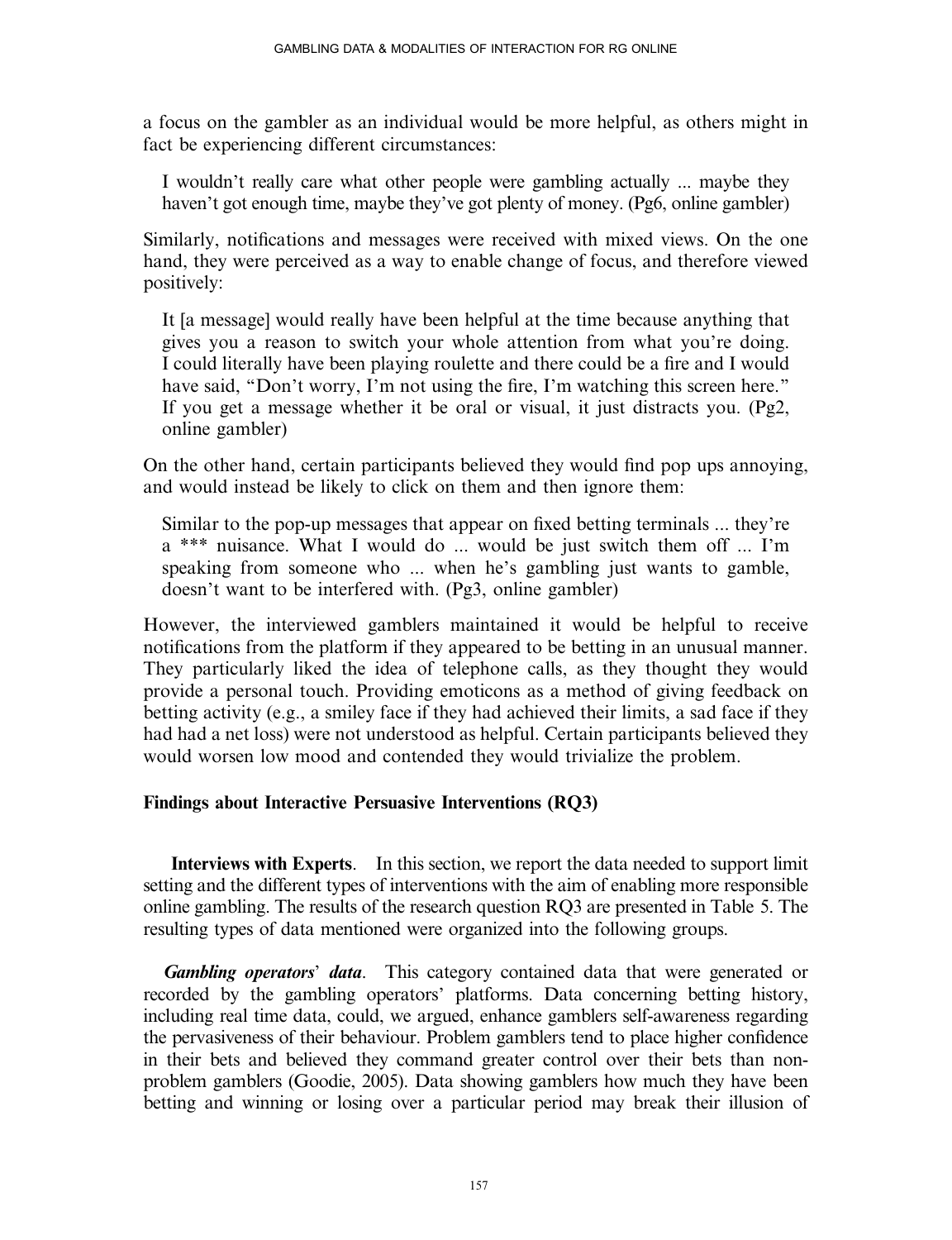| Data source              | Findings about the relevant gambling behavioural<br>data                                                                                                                          | ID                                 |
|--------------------------|-----------------------------------------------------------------------------------------------------------------------------------------------------------------------------------|------------------------------------|
| Gambling operators' data |                                                                                                                                                                                   |                                    |
| Experts' points          | Betting history (i.e., time of betting, type of events,<br>amount of money, won/lost, etc.) across gambling<br>operators                                                          | D <sub>01</sub>                    |
|                          | Spent time in gambling operators' services                                                                                                                                        | D <sub>02</sub>                    |
|                          | Real-time data about login status, navigation<br>tracking in gambling operators' website or just<br>online status                                                                 | D <sub>03</sub>                    |
|                          | Social factors from gambling operators' online<br>forums, e.g., posts and topics                                                                                                  | D <sub>04</sub>                    |
|                          | Knowledge if gambling operators provide any social<br>recognition (i.e., social features)                                                                                         | D <sub>05</sub>                    |
|                          | Platform (website or mobile app) used for gambling<br>Record the time frame of bets in relation to the events,<br>i.e., the betting time in relation to the betting event<br>time | D <sub>06</sub><br>D <sub>07</sub> |
| Gambler's views          | Helpful to have data across gambling operators<br>Data from individual operators is currently available<br>anyway (although not in visual format)                                 |                                    |
| Multimodal sensors' data |                                                                                                                                                                                   |                                    |
| Experts' points          | Locations of gambler (geolocations or quantified in<br>places (e.g., home, office, bus, etc. or even walking,<br>driving and cycling))                                            | D <sub>08</sub>                    |
|                          | Data from sensors in mobile devices: accelerometer,<br>gyroscope, heart rate, galvanic skin response, etc. This<br>data could be useful for emotion and stress detection          | D <sub>09</sub>                    |
|                          | Captured video and sound from mobile devices. This<br>type of data could be useful to detect gamblers'<br>emotion, stress and experience                                          | D10                                |
|                          | Tracking applications usage in mobile devices (useful<br>to compare gambling with other activities)                                                                               | D11                                |
| Gambler's views          | Helpful: could predict when someone is likely to<br>gamble<br>Concern: too intrusive                                                                                              |                                    |
|                          |                                                                                                                                                                                   |                                    |
| Web presence data        |                                                                                                                                                                                   |                                    |
| Experts' points          | Browsing history and searching on the Web                                                                                                                                         | D <sub>12</sub>                    |
|                          | Social media data: Tweets, likes, friends, etc.<br>Track mouse movements during the browsing<br>as indicators of interest and potential actions                                   | D13<br>D14                         |
| Gambler's views          | Data unrelated to gambling was not considered<br>as relevant or helpful by gamblers                                                                                               |                                    |

Table 5 Findings about the relevant gambling behavioural data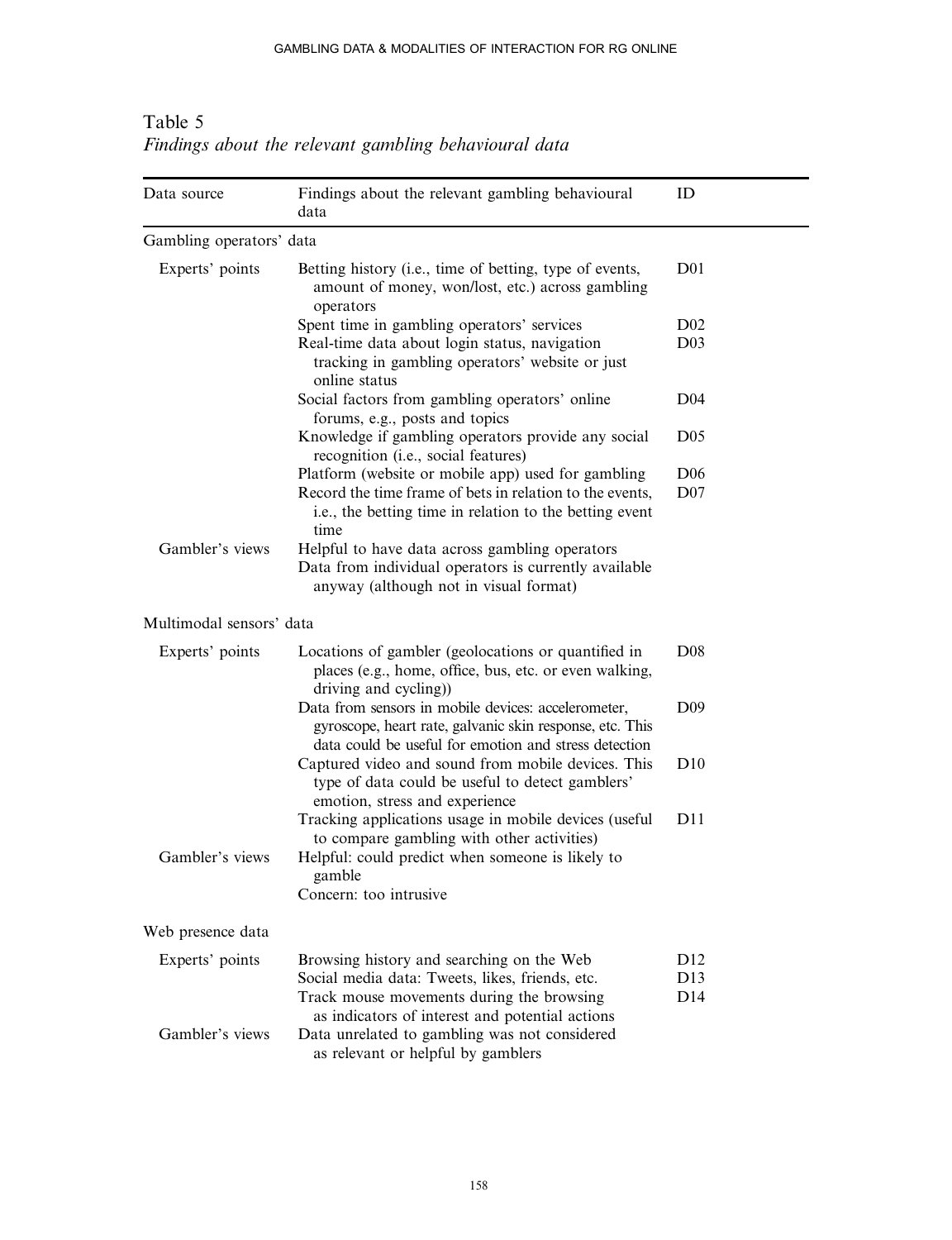#### GAMBLING DATA & MODALITIES OF INTERACTION FOR RG ONLINE

| Data source                             | Findings about the relevant gambling behavioural<br>data                                                                                                                                                                                                                                                                                                                                | ID              |
|-----------------------------------------|-----------------------------------------------------------------------------------------------------------------------------------------------------------------------------------------------------------------------------------------------------------------------------------------------------------------------------------------------------------------------------------------|-----------------|
| Third party data with gamblers' consent |                                                                                                                                                                                                                                                                                                                                                                                         |                 |
| Experts' points                         | Financial data from third party system<br>(e.g., banks, employers, tax, etc.)                                                                                                                                                                                                                                                                                                           | D15             |
|                                         | Personal health records (PHR) (i.e., history of<br>depression, addiction, etc.) from third party systems<br>(e.g., PHR providers or apps)                                                                                                                                                                                                                                               | D <sub>16</sub> |
| Gambler's views                         | Would need to be voluntary but could be helpful                                                                                                                                                                                                                                                                                                                                         |                 |
| Self-reported data                      |                                                                                                                                                                                                                                                                                                                                                                                         |                 |
| Experts' points                         | Gamblers reporting their emotions at specific times<br>(i.e., before a bet, after a bet, after a loss, after a day<br>with high betting activity, etc.)                                                                                                                                                                                                                                 | D17             |
|                                         | Personal profile information, such as demographic<br>data, financial data (i.e., salary, deposits,<br>available money until the end of month, etc.),<br>health data (history of depression, alcohol<br>consumption, etc.), cultural and religious<br>background (e.g., gambling is forbidden in some<br>religions and gamblers could hide and/or refuse to<br>talk to therapists, etc.) | D18             |
|                                         | Gamblers reporting their overall gambling activity<br>across the (online or not) gambling operators<br>(e.g., how many accounts they have, how much<br>time (or percentage) they spend in each account,<br>which games they play in each account, etc.)                                                                                                                                 | D <sub>19</sub> |
|                                         | Gamblers reporting about what happens during the<br>day (e.g., about work, an announcement at home,<br>or any other distressing events, etc.). This can be<br>done passively (gamblers choose to do that) or<br>proactively (being asked after high betting activity)                                                                                                                   | D20             |
|                                         | Gamblers reporting their stress during betting                                                                                                                                                                                                                                                                                                                                          | D21             |
| Gambler's views                         | Gamblers reporting their personal preferences, what<br>data they would like to report and at what times<br>Helpful to report data about emotions<br>Could provide a commentary to look back on in<br>future                                                                                                                                                                             | D <sub>22</sub> |
| Self-administered measures              |                                                                                                                                                                                                                                                                                                                                                                                         |                 |
| Experts' points                         | Questionnaire to classify the gambler to a specific<br>level in gambling addiction (e.g., Problem<br>Gambling Severity Index (PGSI) (Stinchfield,<br>Govoni, & Frisch, 2007) and Protective Gambling<br>Beliefs Scale (PGBS) (Armstrong, Rockloff,<br>Browne, & Blaszczynski, 2019))                                                                                                    | D23             |
|                                         | Iowa Gambling Task (IGT) (Bechara, Damasio,<br>Damasio, & Anderson, 1994) is a psychological<br>task thought to simulate real-life decision making<br>during gambling                                                                                                                                                                                                                   | D24             |

Table 5 Continued.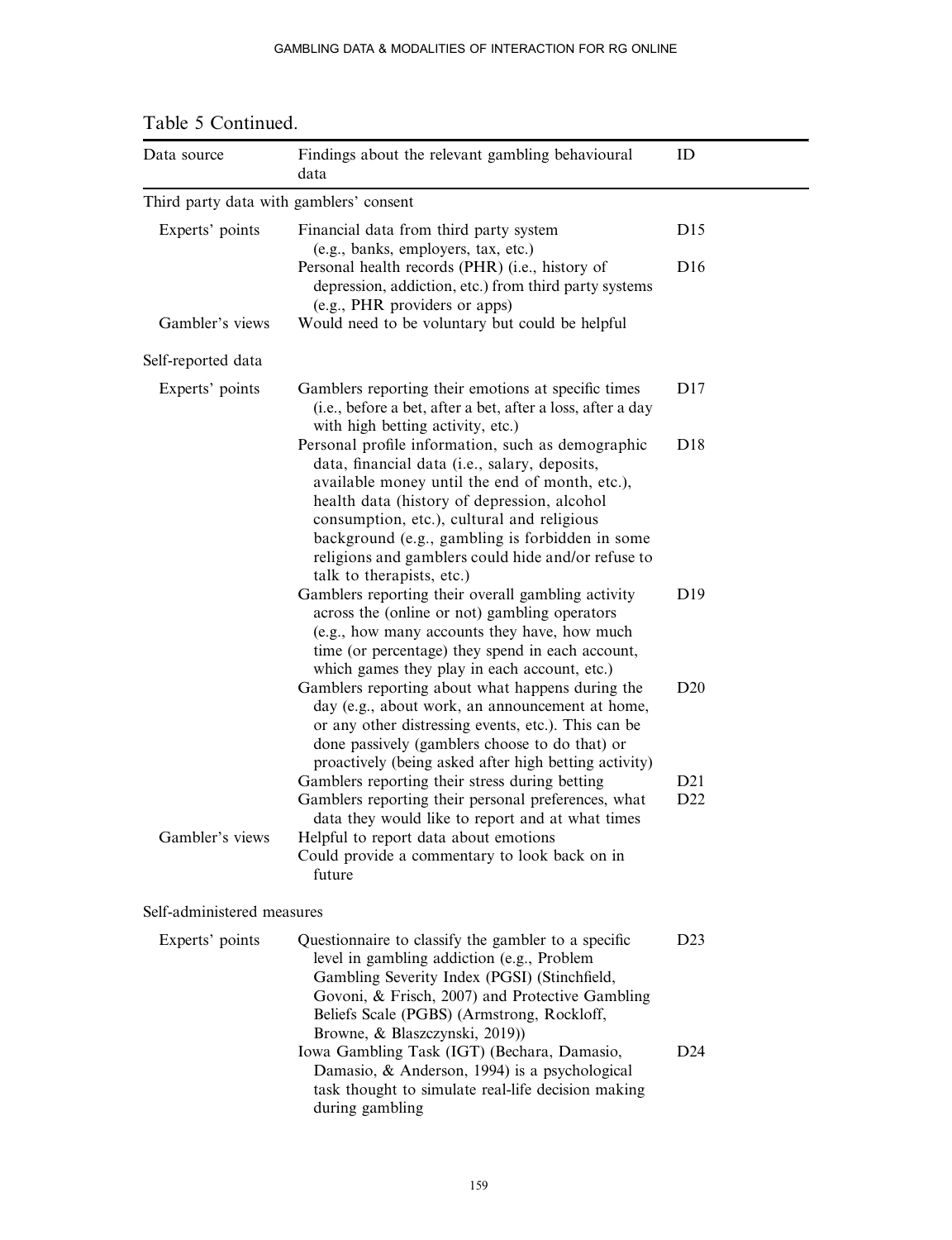| Data source     | Findings about the relevant gambling behavioural<br>data                                                                                                                                                                                                | ID              |
|-----------------|---------------------------------------------------------------------------------------------------------------------------------------------------------------------------------------------------------------------------------------------------------|-----------------|
|                 | Toronto Alexithymia Scale (TAS) (Bagby, Taylor, &<br>Ryan, 1986) is a self-report measure of alexithymia<br>(difficulties identifying and describing their)<br>emotions). This is important to be known when the<br>gamblers self-report their emotions | D <sub>25</sub> |
|                 | Difficulties in Emotion Regulation Scale (DERS)<br>(Gratz $\&$ Roemer, 2004) is a self-report measure<br>of emotion regulation processes                                                                                                                | D26             |
| Gambler's views | Questionnaire about relationship assessment<br>(e.g., friends, marriage, family, etc.) to<br>understand gambler social activities<br>Questionnaires beneficial for those new to gambling                                                                | D27             |

Table 5 Continued.

control, thus acting as a catalyst for behaviour change. Such information would be useful for individuals from when they start gambling.

**Multimodal sensors' data.** This category consisted of data that were produced in the user-side and in gamblers' personal digital devices (i.e., smartphones and sensors). These data could enable the platform to inform the gambler about their gambling behaviour in relation to location and time, to increase self-awareness of automatic behaviours (Banos et al., 2016). Information regarding how their behaviour varies across contexts (e.g., creating awareness of their differential gambling activity based on time and place) could also increase perceived control over gambling.

Web presence data. This category represents data describing the general online activities and behaviour of the gambler.

**Third party data.** This category includes data outside the boundary of the gambling operators, that can be collected with gamblers' consent from third party systems, such as financial and health-related institutional systems. Data could also be used to facilitate limit setting. Providing third party data such as bank statements could facilitate the platform in setting SMART goal type limits for the individual (Locke, Shaw, Saari, & Latham, 1981). Self-reported information, such as the gamblers' financial situation, could enable the platform to set the gambler money limits.

Self-reported data. This category contained data that can be reported by the gamblers themselves using appropriate forms spontaneously, after an event or in a specific time frequency. Data about the gambler's emotional state, daily activities, or both could enable the platform, over time, to determine when the gambler is likely to carry out problem gambling. In these situations, the platform could inform the gambler via instant messaging, and possibly suggest alternative activities, to enhance selfawareness and break the habit (Banos et al., 2016).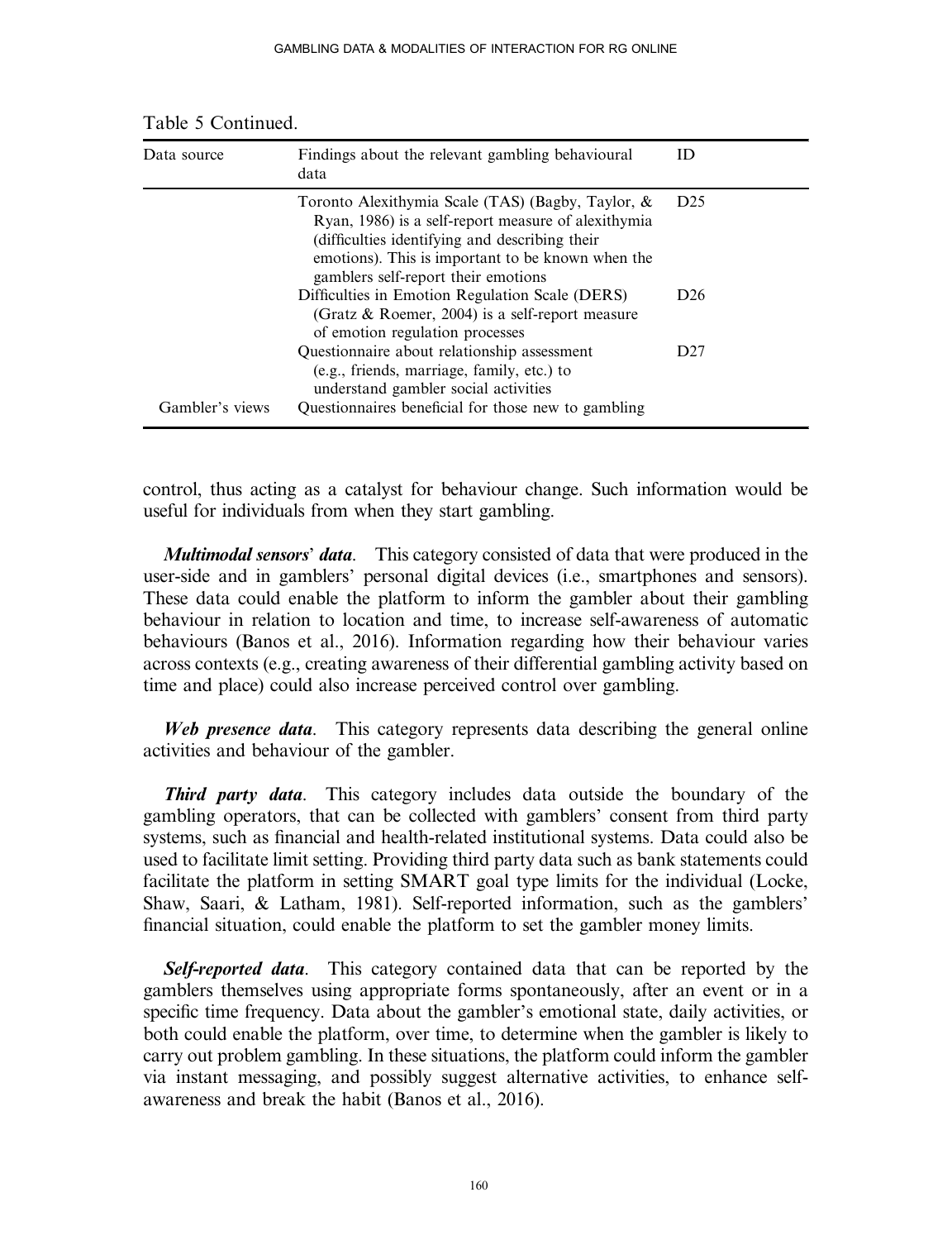Self-administered measures. This category consisted of self-administered measurement and tasks that, when completed, can provide indicators and quantification of gambling addiction and psychological status of a gambler. Such questionnaires could further increase gamblers' awareness of their behaviour.

Interviews with Gamblers. Gamblers believed it would be important to collect data across gambling operators, as many used a range of websites. Data from multimodal sensors (e.g., regarding location, emotion, stress) was perceived as helpful by certain gamblers, as they thought it might facilitate the platform in detecting potential issues:

I can only see it [app sensing gambler's location] as a positive especially if somebody's got a problem. (Pg1, online gambler)

On the other hand, certain gamblers contended that the platform having access to this level of information about them would be too intrusive. The platform having access to third party data (such as bank statements) was, however, perceived as having the potential to be helpful, if provided with consent:

I know people, through GA, who keep track of what they spend and what they've done and can prove they haven't gambled and have spreadsheets and all sorts ... It works for them. (Pg1, online gambler)

Self-report data about emotions were also understood to be of use. Participants mentioned being more likely to gamble when they were depressed or had had what they perceived as a bad day. They concluded this information would aid the platform in gaining knowledge of their behaviour. They also argued that this information would be helpful to look back on in the future to maintain control:

It's nice to have a record of how bad it [binge] was because, sometimes, I'm reading through my journal and it can motivate me to stop or it can motivate me to stay stopped because I can just forget how bad these binges were. (Pg4, gamer)

Finally, questionnaires to assess gambling activity were also perceived as helpful, particularly for those new to gambling. However, participants were concerned filling in questionnaires would take quite a lot of time, which gamblers might feel would be better spent gambling. Incentives such as prize draws were suggested as a possible solution to this problem.

## **Discussion**

This paper aimed to identify the limits, potential interventions, and types of data that could help online gamblers maintain control of their gambling via a self-regulation platform. For this reason, in our study we interviewed two groups: experts and problem gamblers.

Our interviews with experts identified three types of limits (money, time and access) and identified areas to consider such as who should set these limits and their duration. We also identified seven areas to consider when designing interventions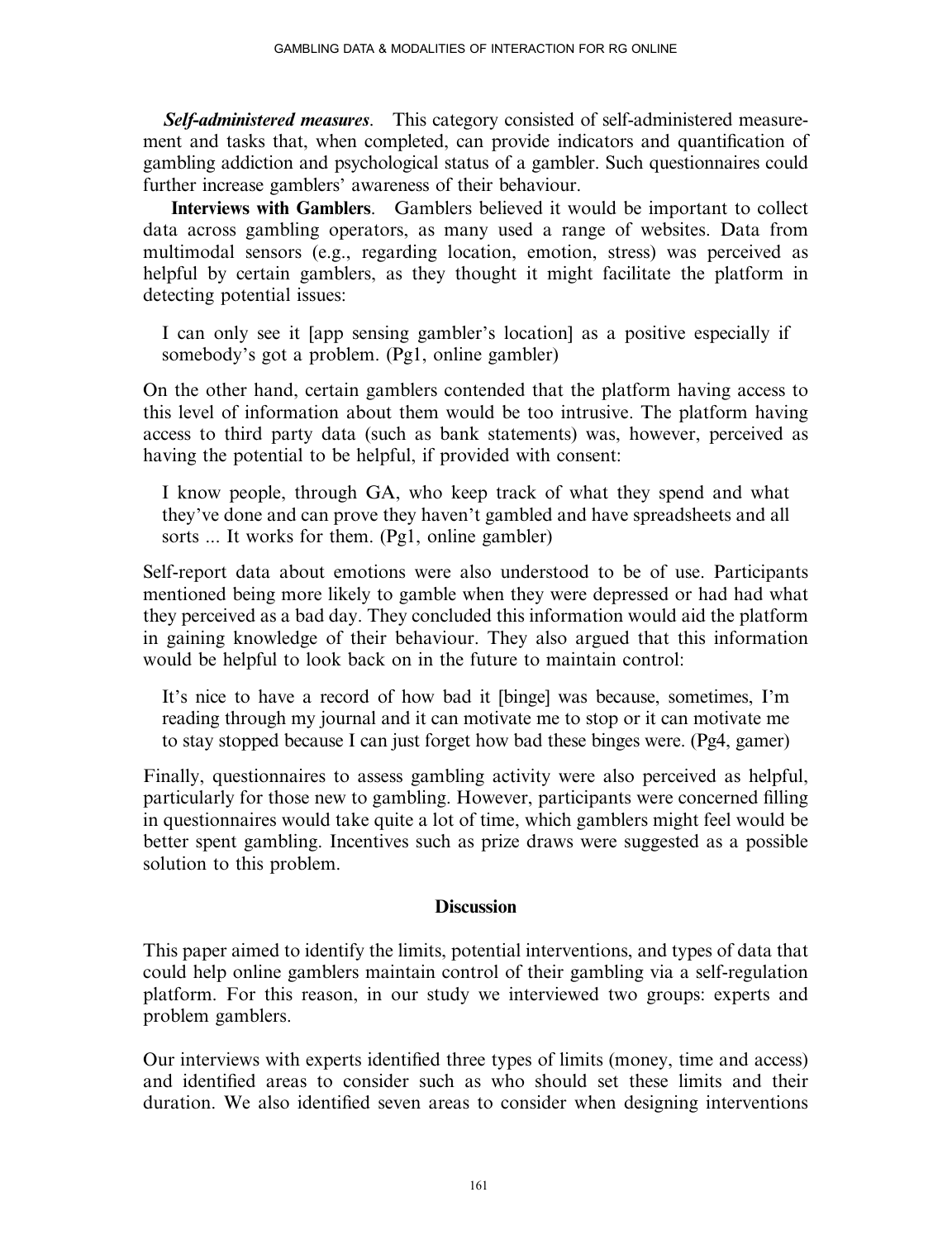(such as visualization of the gambling data) and six areas regarding the type of data collected (such as betting history and location).

Our interviews with gamblers revealed mixed and sometimes contradictory views. For instance, whereas certain of the gamblers concluded that obtaining multimodal data (e.g., information on geolocation, heart rate, and emotions) could be useful to predict when someone is likely to gamble, other gamblers instead found that this process would prove too intrusive. More research is needed to investigate which approaches would work best for which specific individuals. We recommend in-depth interviews with service users before the development of interventions. However, gamblers did mention the importance of any intervention having a range of tools to manage responsible gambling, as they had used a range of strategies in recovering from their addiction.

Usability is not the only requirement for self-regulation applications that process the data and help gamblers stay in control. A wide range of other human factors seem to be prominent. For example, reactance (Miron & Brehm, 2006) could be one of the issues when gamblers believe that their freedom to take decisions has been compromised. When the data is used in comparison setting (that is, among groups of players) trivialization and normalization can happen. An example of that process is when one amount of expenditure compares well to others despite the different in affordability. The risk also exists of technology being understood as a remedy rather than an assistance and this may lead to players blaming the software for not curing them. Most of these risks have been studied in previous research in the general context of digital addiction (Alrobai, McAlaney, Phalp, & Ali, 2016a).

Additionally, there are several arguments about the power and risks associated with self-regulation mediated by technology. We still do not possess strong scientific evidence of their effectiveness and, in particular, the sustainability of change that they can bring (Leigh  $\&$  Flatt, 2015). Delivering interventions within peer group settings could possibly be harmful because of group dynamics and structure factors. This problem may in turn lead to reinforcing negative behaviour (Dishion, McCord, & Poulin, 1999), such as social loafing and compensation (Karau & Williams, 1993), along with conformity effects (Allen, 1965). Persuasive technologies may cause people to feel frustrated, anxious, pressured by peers, and guilty when they do not comply with the system or have to deceive (Hamari, Koivisto, & Pakkanen, 2014). Despite the potential opportunities of using online gambling behavioural data to help gamblers regulate their gambling, caution is required, as the possibility exists that the change may go in unforeseen directions.

According to Hing, Russell, and Hronis (2016), a responsible gambling concept involves responsible provision of gambling and responsible consumption. This in turn places responsibility for duty of care in hands of all players within the gambling industry, operators and customers. It is clear that transparency on data sharing is heavily imposed on gambling operators; however, accountability for data sharing is not fully in place (Bachmann, Gillespie, & Priem, 2015). According to Bachmann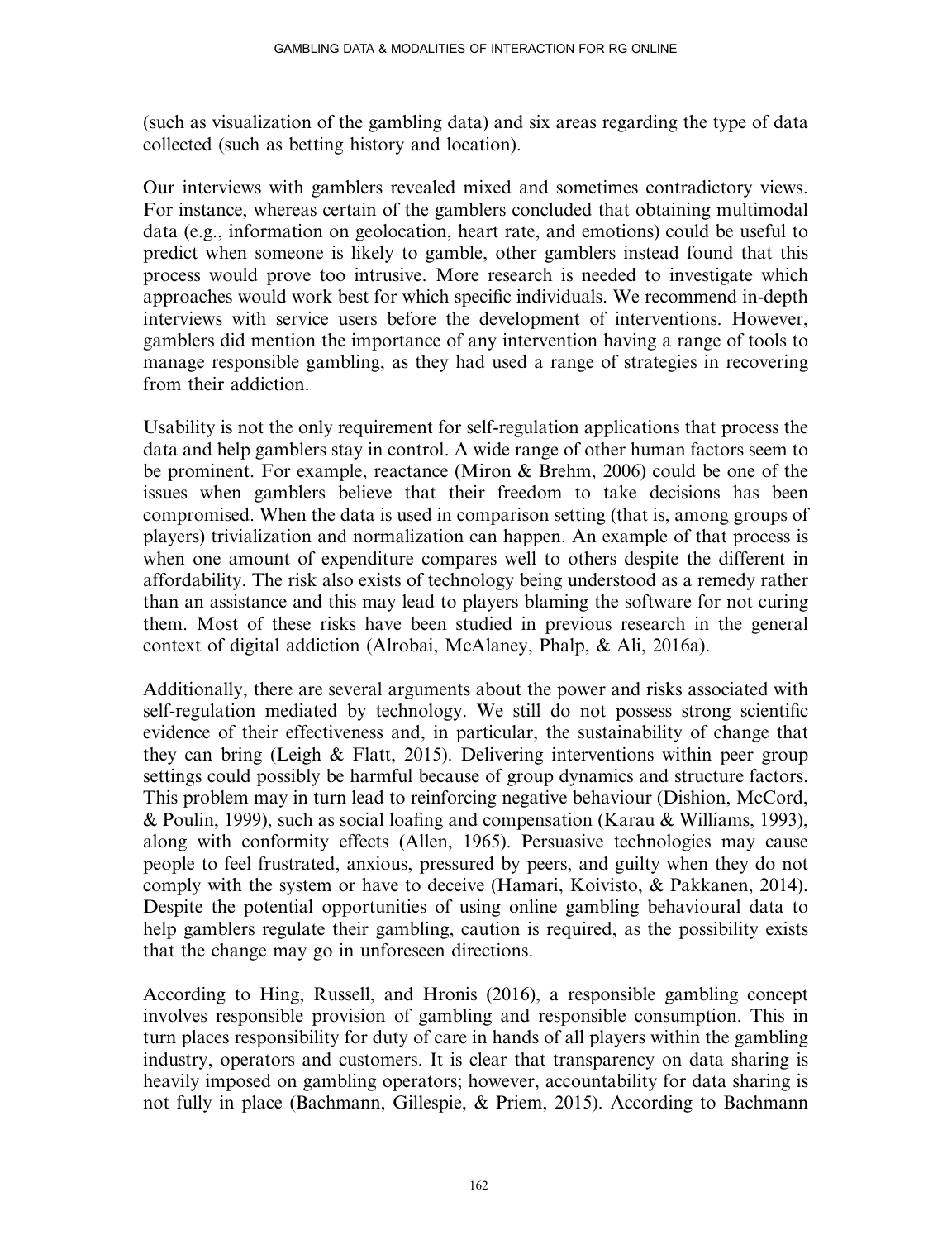et al. (2015) accountability is paramount to building trust between customers and organizations. The principles of data sharing and modalities for persuasive interactions proposed in this paper, such as requiring gambling operators to interact and share data within their various divisions and with the gamblers, compose the first steps to building transparent and accountable data sharing. This sort of transparency can maximize compliance with the European Union General Data Protection Regulation (GDPR). It can also enable socially responsible practices across the gambling industry that will effectively lead to more trust.

To conclude, we hope this paper will stimulate discussions not only in the gambling industry but also in the software and well-being industries, as well as policy makers, to develop strategies towards more responsible gambling. It is also our aspiration that the results of this qualitative study will constitute both a meaningful basis and set of reference points for future self-regulation information systems, systems that should be developed following the principles of security and privacy by design (Vicini et al., 2016), and with the ultimate goal the empowerment of responsible gambling through the capture and utilization of gambling behavioural data.

## References

Ajzen, I. (1991). The theory of planned behavior. Organizational Behavior and Human Decision Processes, 50, 179–211. [https://doi:10.1016/0749-5978\(91\)90020-T](https://doi:10.1016/0749-5978(91(90020-T)

Ali, R., Jiang, N., Phalp, K., Muir, S., & McAlaney, J. (2015). The emerging requirement for digital addiction labels. In Fricker S. A & Schneider K (Eds.), Requirements engineering: Foundation for software quality (LNCS Vol. 9013, pp. 198–213). Cham, Switzerland: Springer International Publishing. [https://doi:10.1007/](https://doi:10.1007/978-3-319-16101-3_13) [978-3-319-16101-3\\_13](https://doi:10.1007/978-3-319-16101-3_13)

Allen, V. L. (1965). Situational factors in conformity. Advances in Experimental Social Psychology, 2, 133–175. [https://doi:10.1016/S0065-2601\(08\)60105-7](https://doi:10.1016/S0065-2601(08(60105-7)

Alrobai, A., Dogan, H., Phalp, K., & Ali, R. (2018). Building online platforms for peer support groups as a persuasive behavior change technique. In Ham J, Karapanos E, Morita P. P, & Burns C. M (Eds.), Persuasive technology (LNCS Vol. 10809, pp. 70–83). Cham, Switzerland: Springer International Publishing. [https://doi:10.1007/978-3-319-78978-1\\_6](https://doi:10.1007/978-3-319-78978-1_6)

Alrobai, A., McAlaney, J., Phalp, K., & Ali, R. (2016a). Exploring the risk factors of interactive e-health interventions for digital addiction. International Journal of Sociotechnology and Knowledge Development, 8, 1–15. [https://doi:10.4018/](https://doi:10.4018/IJSKD.2016040101) [IJSKD.2016040101](https://doi:10.4018/IJSKD.2016040101)

Alrobai, A., McAlaney, J., Phalp, K., & Ali, R. (2016b). Online peer groups as a persuasive tool to combat digital addiction. In Meschtscherjakov A, De Ruyter B, Fuchsberger V, Murer M, & Tscheligi M (Eds.), Persuasive technology (LNCS Vol.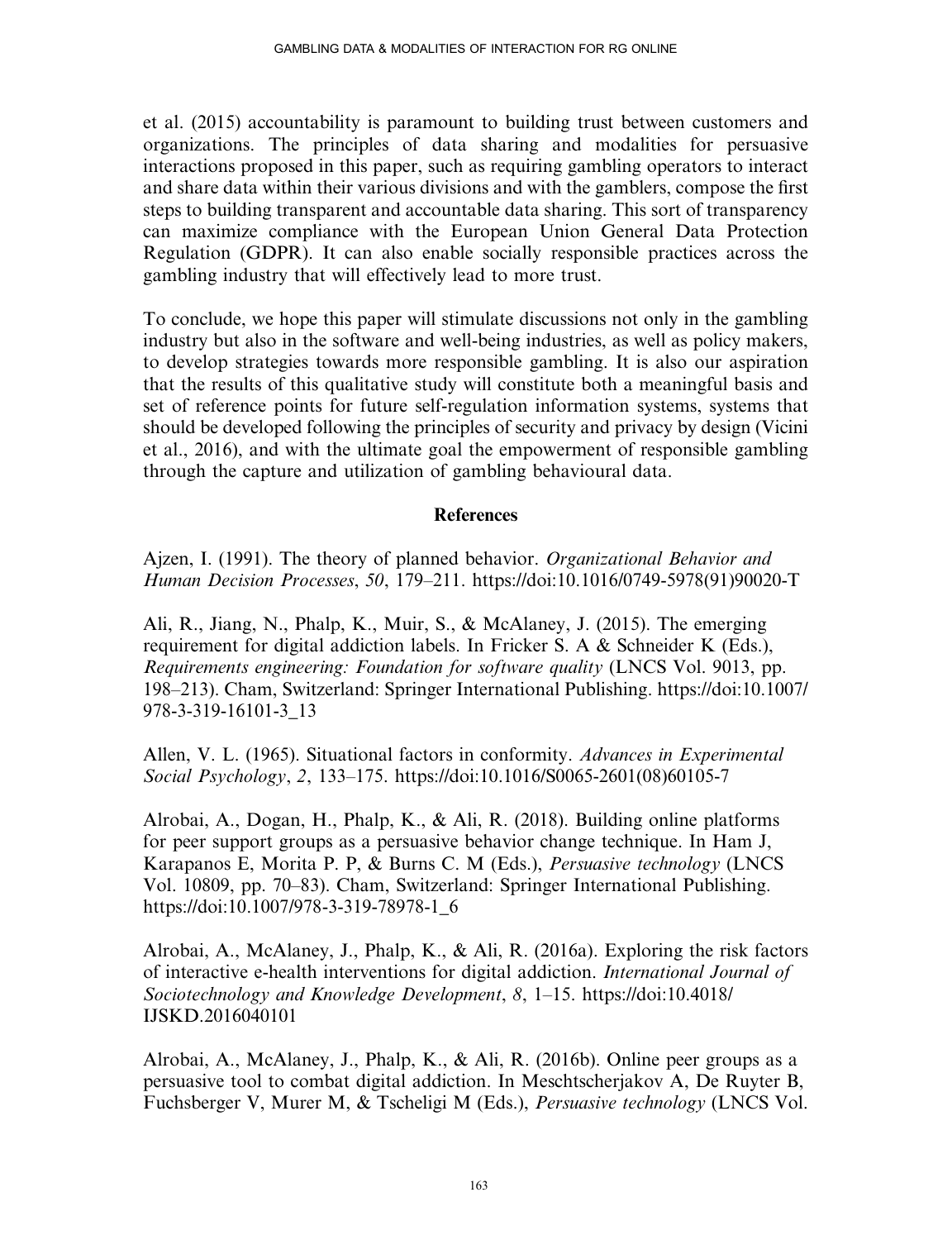9638, pp. 288–300). Cham, Switzerland: Springer International Publishing. [https://](https://doi:10.1007/978-3-319-31510-2_25) [doi:10.1007/978-3-319-31510-2\\_25](https://doi:10.1007/978-3-319-31510-2_25)

American Psychiatric Association. (2013). Diagnostic and statistical manual of mental disorders (DSM5) (5th ed.). Washington, DC: Author. [https://doi:10.1176/appi.](https://doi:10.1176/appi.books.9780890425596) [books.9780890425596](https://doi:10.1176/appi.books.9780890425596)

Armstrong, T., Donaldson, P., Langham, E., Rockloff, M., & Browne, M. (2018). Exploring the effectiveness of an intelligent messages framework for developing warning messages to reduce gambling intensity. Journal of Gambling Issues, 38, 67–84.<https://doi:10.4309/jgi.2018.38.4>

Armstrong, T., Rockloff, M., Browne, M., & Blaszczynski, A. (2019). Development and validation of the Protective Gambling Beliefs Scale (PGBS). International Gambling Studies, 19, 36–53.<https://doi:10.1080/14459795.2018.1500624>

Atkinson, J. W. (1964). An introduction to motivation. Oxford, UK: Van Nostrand.

Auer, M. M., & Griffiths, M. D. (2015, March 23). Testing normative and selfappraisal feedback in an online slot-machine pop-up in a real-world setting. Frontiers in Psychology, 6, 339.<https://doi:10.3389/fpsyg.2015.00339>

Bachmann, R., Gillespie, N., & Priem, R. (2015). Repairing trust in organizations and institutions: Toward a conceptual framework. Organization Studies, 36, 1123– 1142.<https://doi:10.1177/0170840615599334>

Bagby, R. M., Taylor, G. J., & Ryan, D. (1986). Toronto alexithymia scale: Relationship with personality and psychopathology measures. Psychotherapy and Psychosomatics, 45, 207–215. doi:10.1159/000287950

Banos, O., Villalonga, C., Bang, J., Hur, T., Kang, D., Park, S., ... Lee, S. (2016). Human behavior analysis by means of multimodal context mining. Sensors, 16. <https://doi:10.3390/s16081264>

Baumeister, R. F., Schmeichel, B. J., & Vohs, K. D. (2007). Self-regulation and the executive function: The self as controlling agent. In Kruglanski A. W & Higgins E. T (Eds.), Social psychology: Handbook of basic principles (2nd ed., pp. 516–539). New York, NY: Guilford Press.

Bechara, A., Damasio, A. R., Damasio, H., & Anderson, S. W. (1994). Insensitivity to future consequences following damage to human prefrontal cortex. Cognition, 50, 7–15. [https://doi:10.1016/0010-0277\(94\)90018-3](https://doi:10.1016/0010-0277(94(90018-3)

Chagas, B., & Gomes, J. (2017). Internet gambling: A critical review of behavioural tracking research. Journal of Gambling Issues, 36.<https://doi:10.4309/jgi.2017.36.1>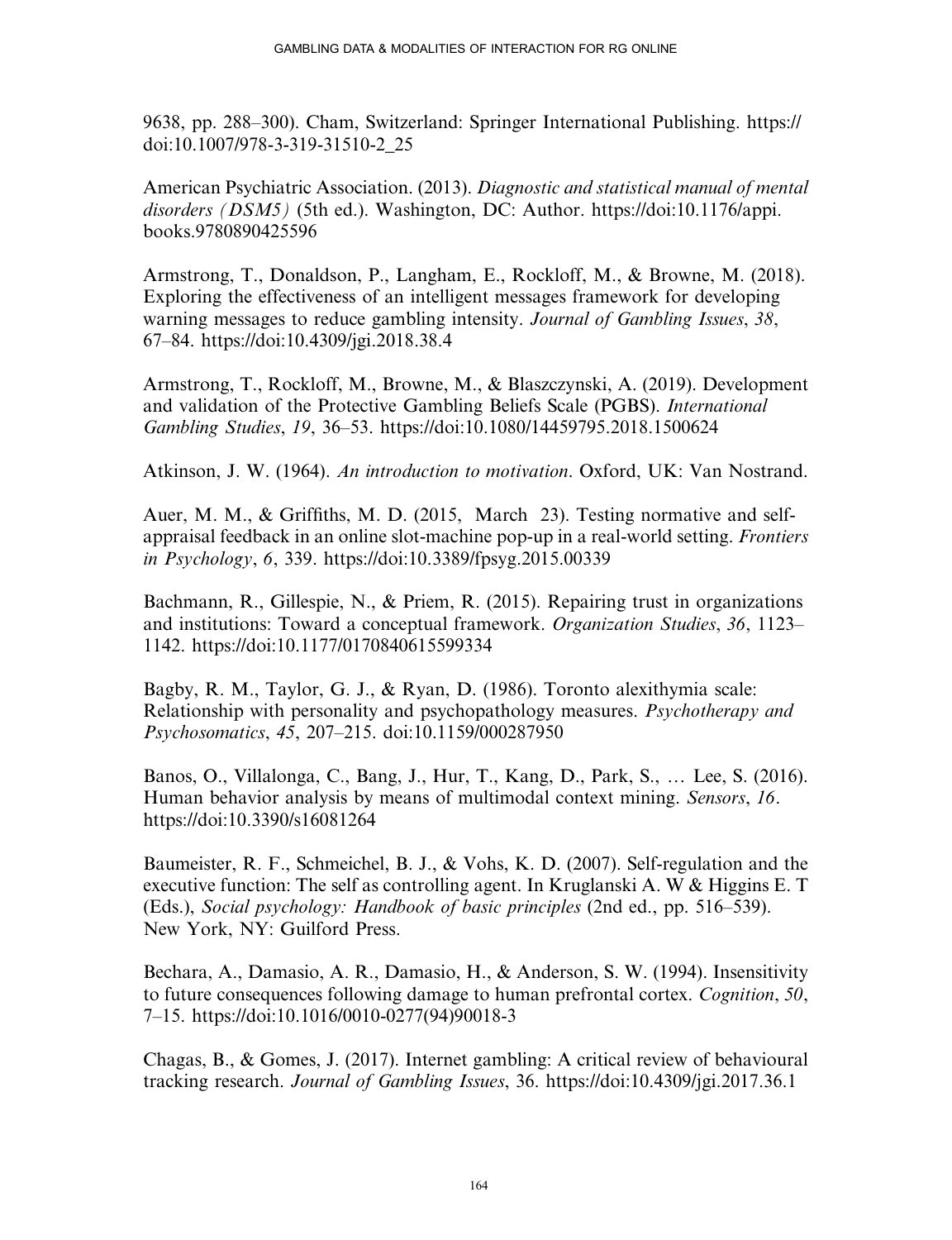Cialdini, R. B. (2006). Influence: The psychology of persuasion (Rev. ed.). New York, NY: Harper Business.

Davidson, L., Chinman, M., Kloos, B., Weingarten, R., Stayner, D., & Tebes, J. K. (1999). Peer support among individuals with severe mental illness: A review of the evidence. Clinical Psychology: Science and Practice, 6, 165–187. [https://doi:10.1093/](https://doi:10.1093/clipsy.6.2.165) [clipsy.6.2.165](https://doi:10.1093/clipsy.6.2.165)

Dishion, T. J., McCord, J., & Poulin, F. (1999). When interventions harm: Peer groups and problem behavior. American Psychologist, 54, 755–764. [https://](https://doi:10.1037/0003-066x.54.9.755) [doi:10.1037/0003-066x.54.9.755](https://doi:10.1037/0003-066x.54.9.755)

Doran, G. T. (1981). There's a SMART way to write management's goals and objectives. Management Review, 70, 35–36.

Fenner, A. A., Straker, L. M., Davis, M. C., & Hagger, M. S. (2013). Theoretical underpinnings of a need-supportive intervention to address sustained healthy lifestyle changes in overweight and obese adolescents. Psychology of Sport and Exercise, 14, 819–829. doi:10.1016/j.psychsport.2013.06.005

Fereday, J., & Muir-Cochrane, E. (2006). Demonstrating rigor using thematic analysis: A hybrid approach of inductive and deductive coding and theme development. International Journal of Qualitative Methods, 5, 80–92. [https://](https://doi:10.1177/160940690600500107) [doi:10.1177/160940690600500107](https://doi:10.1177/160940690600500107)

Festinger, L. (1954). A theory of social comparison processes. Human Relations, 7, 117–140.<https://doi:10.1177/001872675400700202>

Gambling Commission. (2016, November 26). New figures show online gambling is largest gambling sector in Britain. Retrieved from: [http://www.gamblingcommission.](http://www.gamblingcommission.gov.uk/news-action-and-statistics/news/2016/New-figures-show-online-gambling-is-largest-gambling-sector-in-Britain.aspx) [gov.uk/news-action-and-statistics/news/2016/New-](http://www.gamblingcommission.gov.uk/news-action-and-statistics/news/2016/New-figures-show-online-gambling-is-largest-gambling-sector-in-Britain.aspx)figures-show-online-gambling-is[largest-gambling-sector-in-Britain.aspx](http://www.gamblingcommission.gov.uk/news-action-and-statistics/news/2016/New-figures-show-online-gambling-is-largest-gambling-sector-in-Britain.aspx)

Goodie, A. S. (2005). The role of perceived control and overconfidence in pathological gambling. Journal of Gambling Studies, 21, 481–502. [https://](https://doi:10.1007/s10899-005-5559-1) [doi:10.1007/s10899-005-5559-1](https://doi:10.1007/s10899-005-5559-1)

Gratz, K. L., & Roemer, L. (2004, March 1). Multidimensional assessment of emotion regulation and dysregulation: Development, factor structure, and initial validation of the difficulties in emotion regulation scale. Journal of Psychopathology and Behavioral Assessment, 26, 41–54. [https://doi:10.1023/B:](https://doi:10.1023/B:JOBA.0000007455.08539.94) [JOBA.0000007455.08539.94](https://doi:10.1023/B:JOBA.0000007455.08539.94)

Hagger, M. S., & Luszczynska, A. (2014). Implementation intention and action planning interventions in health contexts: State of the research and proposals for the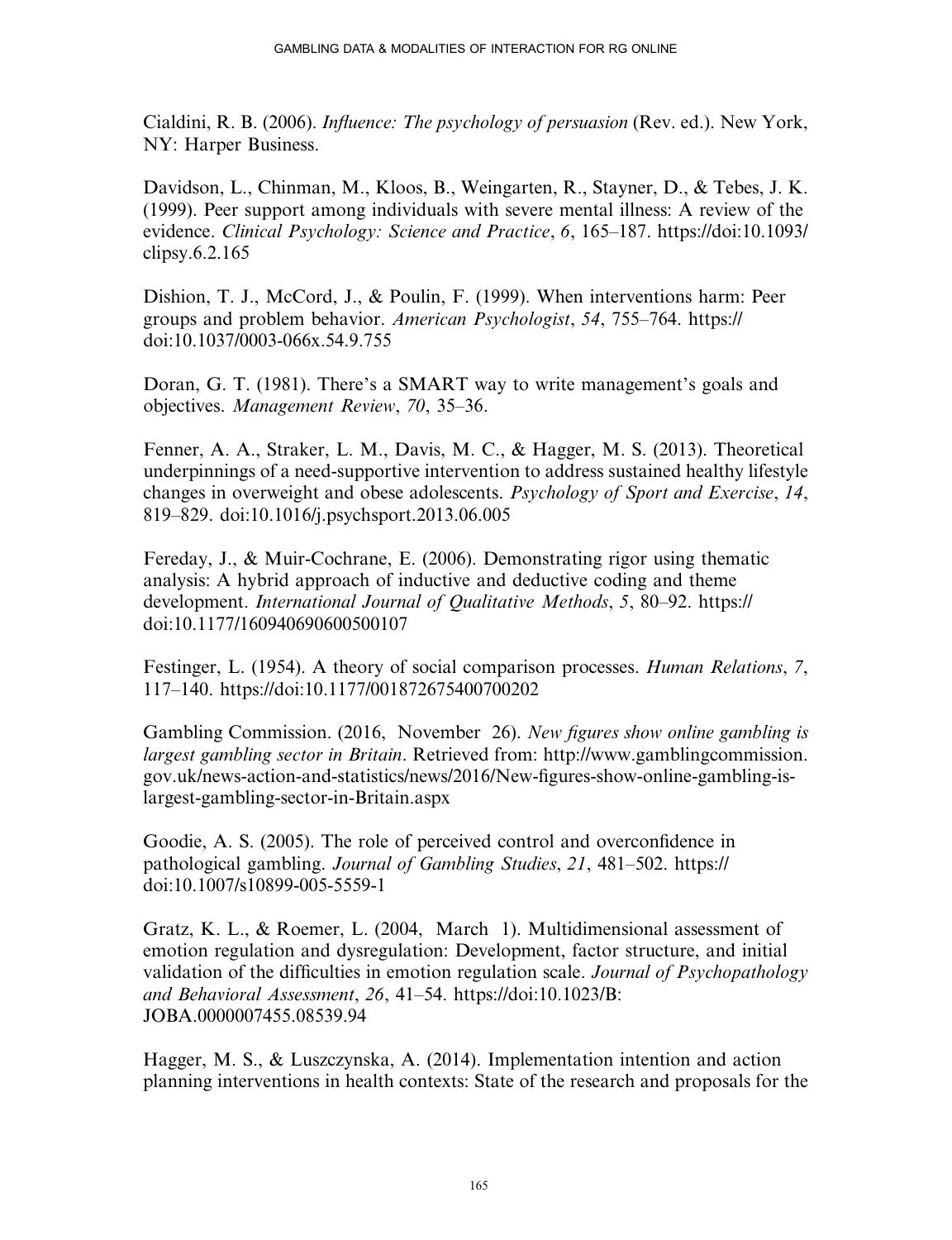way forward. Applied Psychology: Health and Well-Being, 6, 1–47. [https://](https://doi:10.1111/aphw.12017) [doi:10.1111/aphw.12017](https://doi:10.1111/aphw.12017)

Hamari, J., Koivisto, J., & Pakkanen, T. (2014). Do persuasive technologies persuade? A review of empirical studies. In Spagnolli A, Chittaro L, & Gamberini L (Eds.), Persuasive technology (LNCS Vol. 8462, pp. 118–136). Cham, Switzerland: Springer International Publishing. doi:10.1007/978-3-319-07127-5\_11

Hing, N., Russell, A., & Hronis, A. (2016). Behavioural indicators of responsible gambling consumption. Melbourne, Australia: Victorian Responsible Gambling Foundation.

Joffe, H., & Yardley, L. (2004). Content and thematic analysis. In Marks D. F  $\&$ Yardley L (Eds.), Research methods for clinical and health psychology (pp. 56–68). London, UK: SAGE.

Karau, S. J., & Williams, K. D. (1993, 10 ). Social loafing: A meta-analytic review and theoretical integration. Journal of Personality and Social Psychology, 65, 681–706.<https://doi:10.1037/0022-3514.65.4.681>

Kelders, S. M., Kok, R. N., Ossebaard, H. C., & Van Gemert-Pijnen, J. E. (2012). Persuasive system design does matter: A systematic review of adherence to web-based interventions. Journal of Medical Internet Research, 14, e152. [https://](https://doi:10.2196/jmir.2104) [doi:10.2196/jmir.2104](https://doi:10.2196/jmir.2104)

Kostoulas, T., Chanel, G., Muszynski, M., Lombardo, P., & Pun, T. (2017). Films, affective computing and aesthetic experience: Identifying emotional and aesthetic highlights from multimodal signals in a social setting. *Frontiers in ICT*, 4, 11. [https://](https://doi:10.3389/fict.2017.00011) doi:10.3389/fi[ct.2017.00011](https://doi:10.3389/fict.2017.00011)

Leigh, S., & Flatt, S. (2015). App-based psychological interventions: Friend or foe? Evidence-Based Mental Health, 18.<https://doi:10.1136/eb-2015-102203>

Locke, E. A., & Latham, G. P. (2004). What should we do about motivation theory? Six recommendations for the twenty-first century. Academy of Management Review, 29, 388–403.<https://doi:10.5465/amr.2004.13670974>

Locke, E. A., Shaw, K. N., Saari, L. M., & Latham, G. P. (1981). Goal setting and task performance: 1969–1980. Psychological Bulletin, 90, 125–152. [https://](https://doi:10.1037/0033-2909.90.1.125) [doi:10.1037/0033-2909.90.1.125](https://doi:10.1037/0033-2909.90.1.125)

Miller, M. L., & Thayer, J. F. (1988). On the nature of self-monitoring: Relationships with adjustment and identity. Personality and Social Psychology Bulletin, 14, 544–553.<https://doi:10.1177/0146167288143013>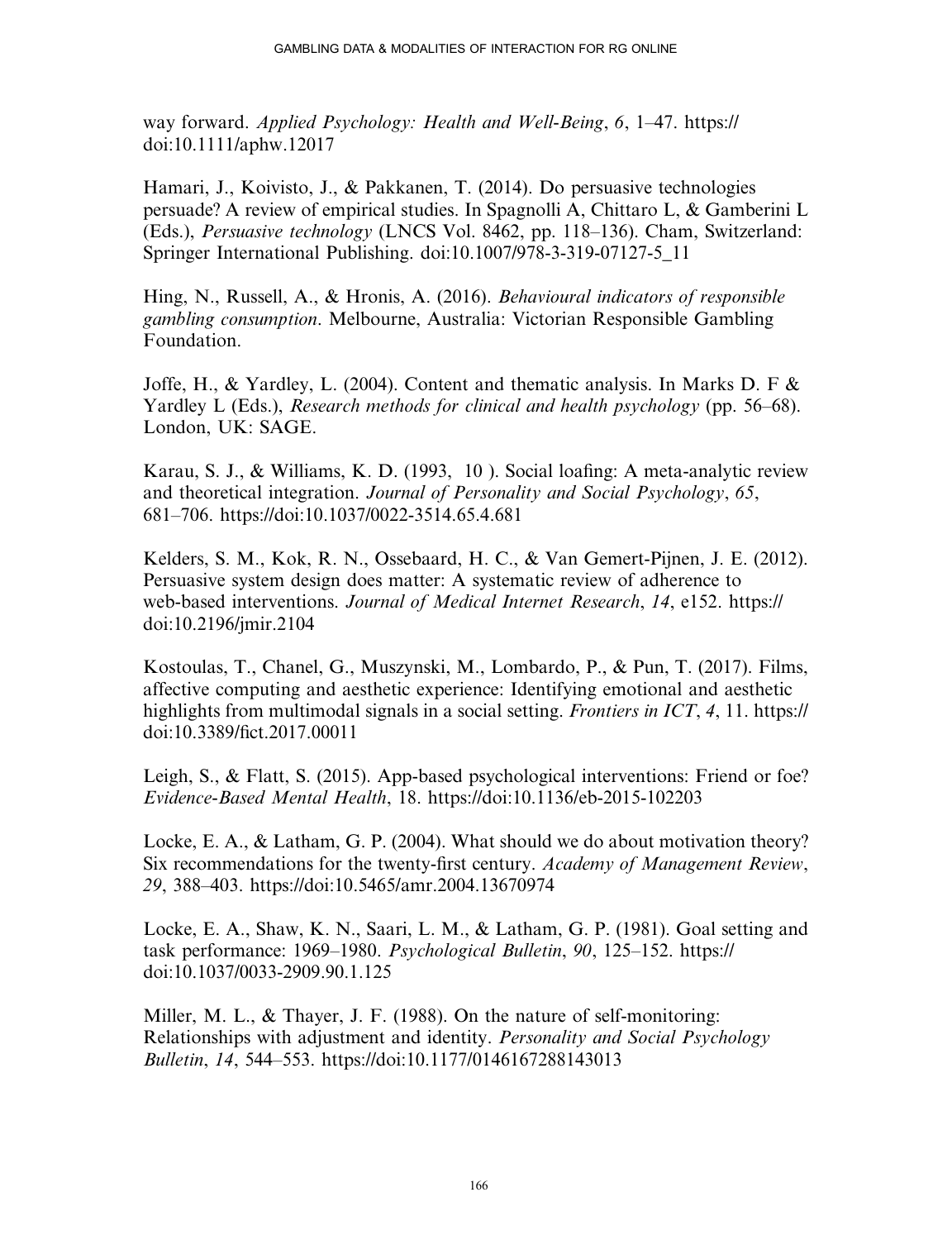Miron, A. M., & Brehm, J. W. (2006). Reactance theory: 40 years later. Zeitschrift für Sozialpsychologie, 37, 9–18.<https://doi:10.1024/0044-3514.37.1.9>

Moos, R. H., & Moos, B. S. (2004). Help-seeking careers: Connections between participation in professional treatment and alcoholics anonymous. Journal of Substance Abuse Treatment, 26, 167–173. [https://doi:10.1016/S0740-5472\(03\)00190-9](https://doi:10.1016/S0740-5472(03(00190-9)

Neighbors, C., Lewis, M. A., LaBrie, J., DiBello, A. M., Young, C. M., Rinker, D. V., . . . others (2016). A multisite randomized trial of normative feedback for heavy drinking: Social comparison versus social comparison plus correction of normative misperceptions. Journal of Consulting and Clinical Psychology, 84, 238–247.<https://doi:10.1037/ccp0000067>

Neighbors, C., Rodriguez, L. M., Rinker, D. V., Gonzales, R. G., Agana, M., Tackett, J. L., & Foster, D. W. (2015). Efficacy of personalized normative feedback as a brief intervention for college student gambling: A randomized controlled trial. Journal of Consulting and Clinical Psychology, 83, 500–511. [https://doi:10.1037/](https://doi:10.1037/a0039125) [a0039125](https://doi:10.1037/a0039125)

O'Brien, H. L., & Toms, E. G. (2008). What is user engagement? A conceptual framework for defining user engagement with technology. Journal of the American Society for Information Science and Technology, 59, 938–955. [https://doi:10.1002/](https://doi:10.1002/asi.20801) [asi.20801](https://doi:10.1002/asi.20801)

Oinas-Kukkonen, H., & Harjumaa, M. (2009). Persuasive systems design: Key issues, process model, and system features. Communications of the Association for Information Systems, 24 , 485–500.<https://doi:10.17705/1CAIS.02428>

Perkins, H. W. (2002). Social norms and the prevention of alcohol misuse in collegiate contexts. Journal of Studies on Alcohol, 2002 (s14), 164–172. [https://](https://doi:10.15288/jsas.2002.s14.164) [doi:10.15288/jsas.2002.s14.164](https://doi:10.15288/jsas.2002.s14.164)

Prochaska, J. O., DiClemente, C. C., & Norcross, J. C. (1993). In search of how people change: Applications to addictive behaviors. Addictions Nursing Network, 5, 2–16.<https://doi:10.3109/10884609309149692>

Rodda, S. N., Dowling, N. A., Knaebe, B., & Lubman, D. I. (2018). Does SMS improve gambling outcomes over and above access to other e-mental health supports? A feasibility study. *International Gambling Studies*, 18, 343–357. <https://doi:10.1080/14459795.2017.1388831>

Scott-Sheldon, L. A. J., Carey, K. B., Elliott, J. C., Garey, L., & Carey, M. P. (2014). Efficacy of alcohol interventions for first-year college students: A metaanalytic review of randomized controlled trials. Journal of Consulting and Clinical Psychology, 82, 177–188.<https://doi:10.1037/a0035192>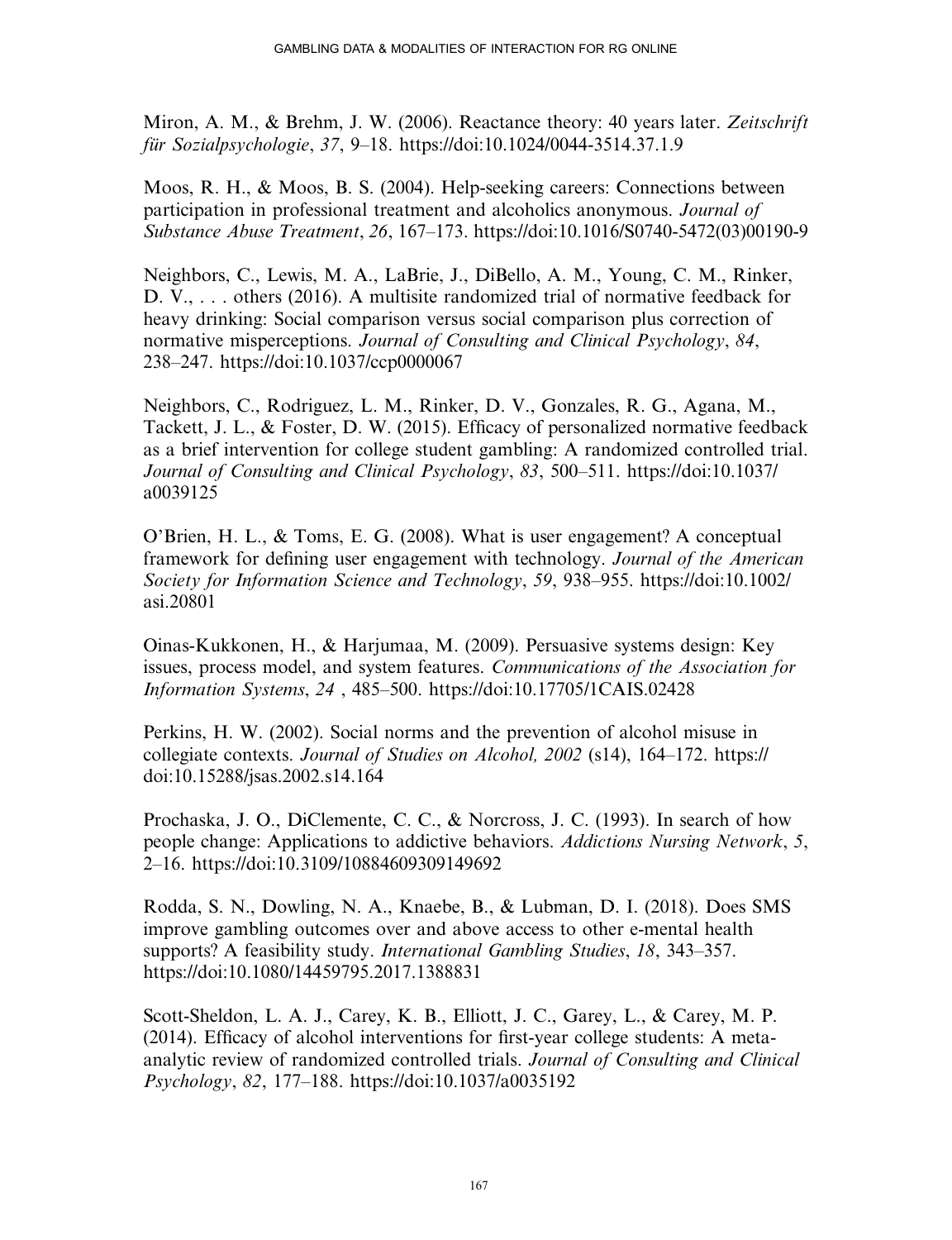Stinchfield, R., Govoni, R., & Frisch, G. R. (2007). A review of screening and assessment instruments for problem and pathological gambling. In Smith G, Hodgins D. C, & Williams R. J (Eds.), Research and measurement issues in gambling studies (pp. 179–213). Burlington, MA: Elsevier. [https://doi:10.1002/9781118316078.](https://doi:10.1002/9781118316078.ch8) [ch8](https://doi:10.1002/9781118316078.ch8)

Tabri, N., Hollingshead, S. J., & Wohl, M. J. A. (2019). A limit approaching pop-up message reduces gambling expenditures, except among players with a financially focused self-concept. International Gambling Studies, 19, 1–12. [https://doi:10.1080/](https://doi:10.1080/14459795.2019.1567806) [14459795.2019.1567806](https://doi:10.1080/14459795.2019.1567806)

Vicini, S., Alberti, F., Notario, N., Crespo, A., Pastoriza, J. R. T., & Sanna, A. (2016). Cocreating security-and-privacy-by-design systems. In 11th International Conference on Availability, Reliability and Security (ARES) (pp. 768–775). New York, NY: IEEE, .<https://doi:10.1109/ARES.2016.74>

Webb, T. L., Sniehotta, F. F., & Michie, S. (2010). Using theories of behaviour change to inform interventions for addictive behaviours. Addiction, 105, 1879–1892. <https://doi:10.1111/j.1360-0443.2010.03028.x>

Whitlock, E. P., Polen, M. R., Green, C. A., Orleans, T., & Klein, J. (2004). Behavioral counseling interventions in primary care to reduce risky/harmful alcohol use by adults: A summary of the evidence for the U.S. Preventive Services Task Force. Annals of Internal Medicine, 140, 557–568. [https://doi:10.7326/0003-4819-140-](https://doi:10.7326/0003-4819-140-7-200404060-00017) [7-200404060-00017](https://doi:10.7326/0003-4819-140-7-200404060-00017)

Woodrum, E. (1984). ''Mainstreaming'' content analysis in social science: Methodological advantages, obstacles, and solutions. Social Science Research, 13, 1–19. [https://doi:10.1016/0049-089X\(84\)90001-2](https://doi:10.1016/0049-089X(84(90001-2)

Yardley, L., Morrison, L. G., Andreou, P., Joseph, J., & Little, P. (2010). Understanding reactions to an internet-delivered health-care intervention: A accommodating user preferences for information provision. BMC Medical Informatics and Decision Making, 10, 52.<https://doi:10.1186/1472-6947-10-52>

Yardley, L., Williams, S., Bradbury, K., Garip, G., Renouf, S., Ware, L., Little, P. (2013). Integrating user perspectives into the development of a web-based weight management intervention. Clinical Obesity, 2, 132–141. [https://doi:10.1111/](https://doi:10.1111/cob.12001) [cob.12001](https://doi:10.1111/cob.12001)

Zhao, Y., Marchica, L., Derevensky, J. L., & Ivoska, W. (2018). Mobile gambling among youth: A warning sign for problem gambling? Journal of Gambling Issues, 38, 268–282.<https://doi:10.4309/jgi.2018.38.14>

\*\*\*\*\*\*\*